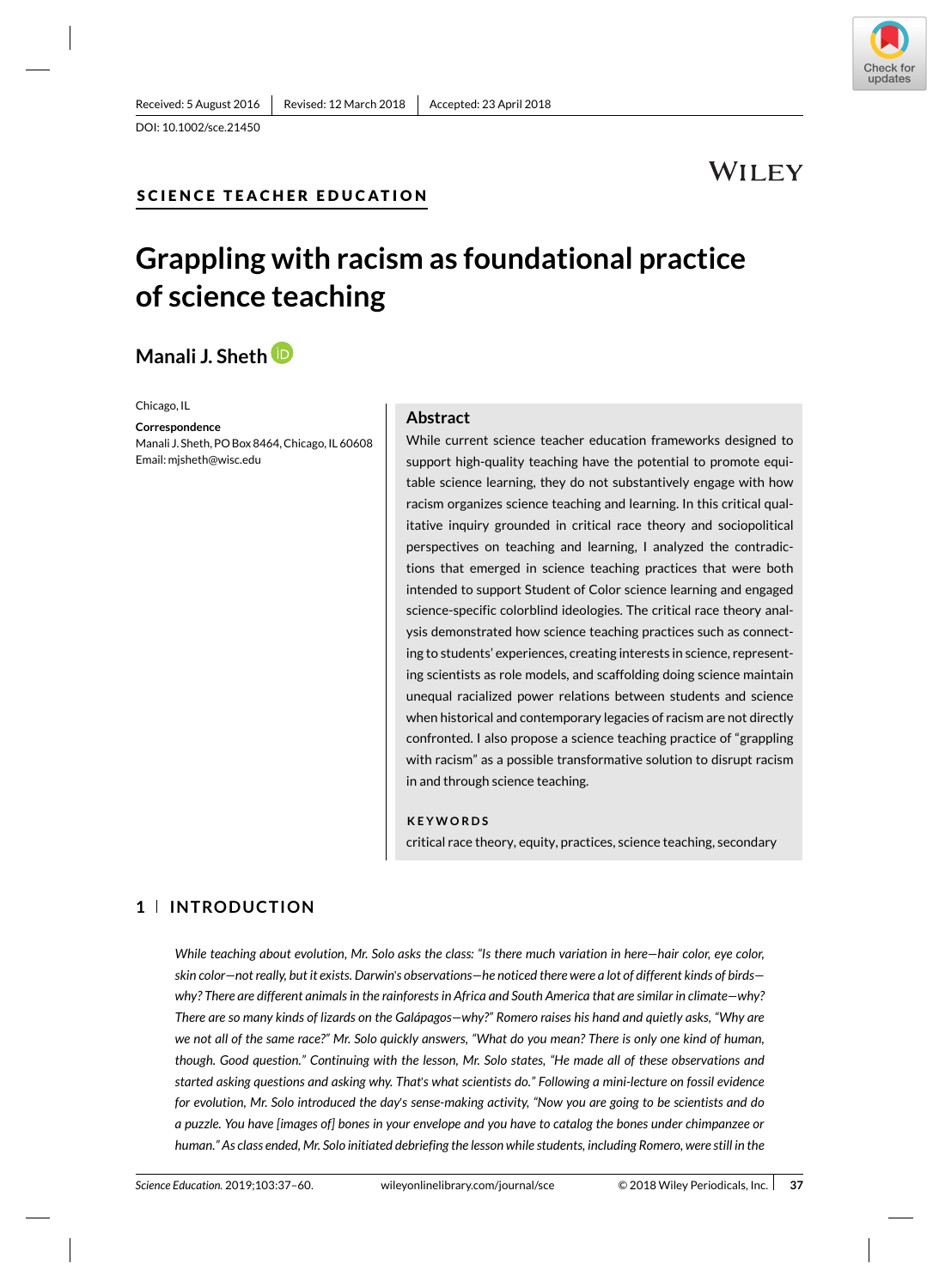*classroom. When I asked about Romero*'*s question, Mr. Solo, not remembering it, asked Romero to repeat it. After Romero reasked his question, Mr. Solo validated that it was a good question and said he would have to look it up. The question was not revisited during class or interviews.*

The above scenario, taken from a bilingual biology class serving Latinx students living in Great Lake City (all names are pseudonyms), sparks many questions: Why did Mr. Solo say there was not much variation in hair color, skin color, and eye color in the class when there was? What science teaching and life experiences prompted Romero to ask his question? How many students wonder something similar but never ask it out loud? Would White students ask this question? Why did Mr. Solo dismiss Romero's "why" question and legitimate Darwin's "why" questions? What about categorization of fossils would make students scientists? What messages did this science teaching send to students about themselves, their experiences, science, and science learning? How could and should have Mr. Solo responded—why? Does this classroom scenario provide insight into equity in science teaching and learning for science teacher education?

Students of Color, in spite of being interested in science, experience science teaching and learning that is qualitatively different from White students (Atwater, 2000; Brand, Glasson, & Green, 2006; Oakes, 1990; Tate, 2001). Institutional inequities prevent many Students of Color from realizing their full potential in several science measures such as achievement, course-taking, and career aspirations (Huang, Taddese, & Walter, 2000; Lewis, Menzies, Nájera, & Page, 2009; Oakes, 1990). In the classroom, standard curricula (Mutegi, 2011), nonresponsive teaching (Atwater, Freeman, Butler, & Draper-Morris, 2010), and inequitable classroom interactions (Kurth, Anderson, & Palinscar, 2002) further distance Students of Color from science. Those Students of Color who are high achievers must overcome the impacts of stereotypes or cultural dissonance from dominant conceptions of who is capable of science and who belongs in science (O. Lee, 1997; S. J. Lee, 1996; Rascoe & Atwater, 2005; Russell & Atwater, 2005).

Although policy documents make arguments for equity in science education based on the need to maintain economic competitiveness or to improve science through democratic representation, these arguments do not address the legacy of racism in society, science, and science education (Basile & Lopez, 2015; Parsons & Dorsey, 2015). Making science education more equitable is a necessary part of paying down the science/science education portion of the education debt (Ladson-Billings, 2006) and struggling for a more just society. Toward this goal, some science education scholars have called for explicitly addressing the racial dimensions of these persistent inequities (e.g., Parsons, 2014; Rodriguez, 2015). I engage this call in the context of research in science teaching to inform science teacher education.

Based on a critical race theory (CRT) analysis of the practice of three secondary science teachers, I illuminate how science teaching shaped by colorblind conceptions of science and students perpetuates racism by creating inequitable science learning opportunities for Students of Color. Following this analysis based in empirical classroom data, I propose the race-conscious strategy of "grappling with racism" as a possible transformative solution. The following research questions guide this analysis:

- **1.** In what ways did secondary science teachers nurture the science learning of Students of Color?
- **2.** In what ways did this science teaching perpetuate racism by maintaining unequal power relations between Students of Color and science?
- **3.** What might a race-conscious solution in science teaching and science teacher education necessitate?

In this article, I define "Students of Color" as a political identity to further a justice-oriented science teaching agenda that seeks to end racism (for all racially subordinated groups) and other systems of oppression (see, e.g., Ross, 2011, for the origin of "Women of Color" as a political identity). I use "students" to mean all students, "Students of Color" to mean all racially subordinated students, "White students" to mean students from the dominant racial group, and African American/Black, Asian American, Latinx, and Native American students when identification of specific racial group membership and history of subordination (Mutegi, 2011; Parsons, 2014) adds to understanding the argument or teaching episode.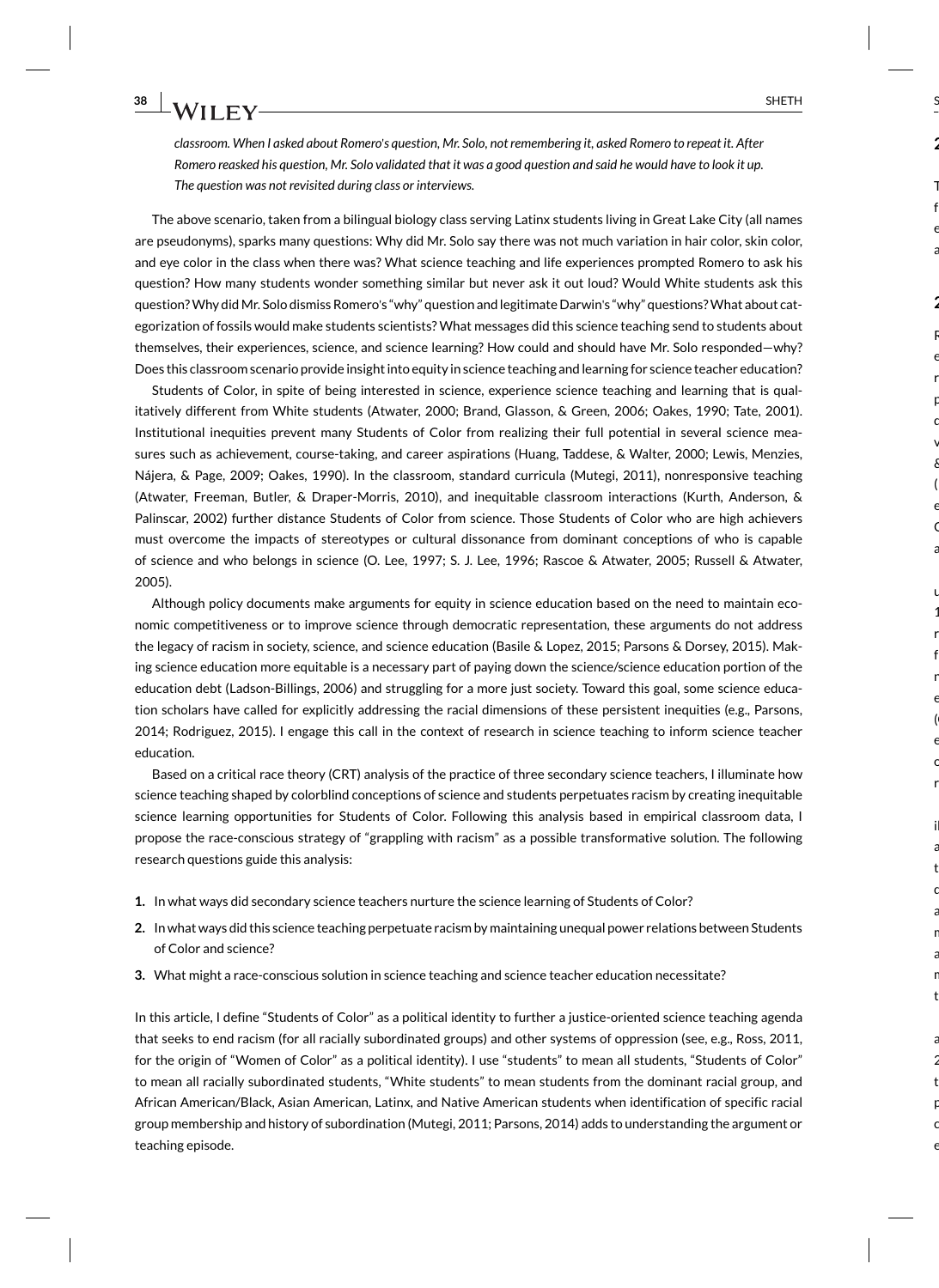### **2 CONCEPTUAL FRAMING**

This research is grounded in critical conceptions of race and racism, science education, and sociocultural theory. The framework consists of the following four subsections: racism and critical race theory in U.S. contexts, racism and science, equitable science teaching and learning, and teaching and learning as socioculturally and sociopolitically mediated practice. Together, these ideas lay the foundation for critically examining how racism operates in science teaching.

#### **2.1 Racism and critical race theory in U.S. contexts**

Race is a sociopolitical construction created by racism to categorize people by phenotypic markers, such as skin color, eye shape, and hair texture, and to attribute social meanings to these physical characteristics (Roberts, 2011). While racial categorizations, identifications, and meanings are fluid across contexts (Omi & Winant, 2014), racism remains permanent as a system of oppression that confers advantages to White people while exploiting, devaluing, and subordinating people of color (Bell, 1992). The permanence of racism means that racism does not consist of ahistorical, individual, or aberrational events but rather is endemic to and a normal part of American life (Matsuda, Lawrence, Delgado, & Crenshaw, 1993), including education (Ladson-Billings & Tate, 1995), science (Harding, 1993), and science education (Parsons, 2014). Although race is not a biologically or culturally determined set of fixed group characteristics, daily experiences are racialized or structured by sociopolitically and historically constructed racial meanings (Martin, 2009; Omi & Winant, 2014). Thus, while race may not "exist," people's experiences in society, science. and science education are racialized (Mutegi, 2013; Parsons, 2014).

Given the permanence of racism and the invisibility of racism to the dominant group, CRT emerged as a tool to understand and transform the relationship between race, power, and the law (Crenshaw, Gotanda, Peller, & Thomas, 1995). Over the past two decades, education scholars have adapted and expanded CRT to substantively engage with race and racism in education (Ladson-Billings & Tate, 1995). While varying strands of CRT in education scholarship foreground different tenets and constructs, one unifying theme of this scholarship is the critique of liberal and dominant ideologies (DeCuir & Dixson, 2004). CRT's critique of liberalism, which is based in ideologies of individualism and equal opportunity, demonstrates how colorblind social practices fail to produce equitable outcomes for people of color (Crenshaw et al., 1995; DeCuir & Dixson, 2004). For this analysis, I engage a critique of liberal ideologies salient to science teaching and learning—universalism and individualism, race neutrality, equal opportunity and meritocracy, and objectivity—to uncover how colorblind science teaching intended to support Students of Color further perpetuates racism.

The interconnected web of liberal ideologies assumes an ahistorical understanding of race and racism creating the illusion that individuals and institutions can enact race-neutral policies and practices (Crenshaw et al., 1995). CRT analyses demonstrate that, in fact, these same entities have been inculcated in dominant racial meanings since inception, rendering race neutrality impossible (Lawrence, 1987). Notions of objectivity in knowledge production and other determinations of quality promote beliefs that criteria for validity, quality, and merit, and the practices that establish and assess these criteria, are not impacted by the social locations and perspectives of those who hold the decisionmaking power to reify and reproduce them (Crenshaw et al., 1995). CRT scholars engage methodological tools such as "looking to the bottom" (Matsuda, 1987)—or engaging the experiential knowledge of subordinated groups—to illuminate how seemingly objective perspectives, claims, and criteria are reflections of dominant White interests and cultures (Ladson-Billings & Tate, 1995; Solórzano & Yosso, 2002).

Similarly, notions of universalism deem that policies and practices transcend social and political racial groupings and can be applicable and legitimate irrespective of experiences shaped by domination and subordination (Parsons, 2014). Thus, claims of "science for all" or "building on students' ideas and experiences" create a false universality given the evidence that, in terms of symbolic and material experiences in science classrooms, science is for some (White people) and some students' ideas and experiences are centered over those of others (Students of Color). CRT affords countering claims to universality by grounding knowledge, policies, and practices in the particularity of group experiences, contexts, and interests. Toward addressing the myths of meritocracy—the idea that success is based purely on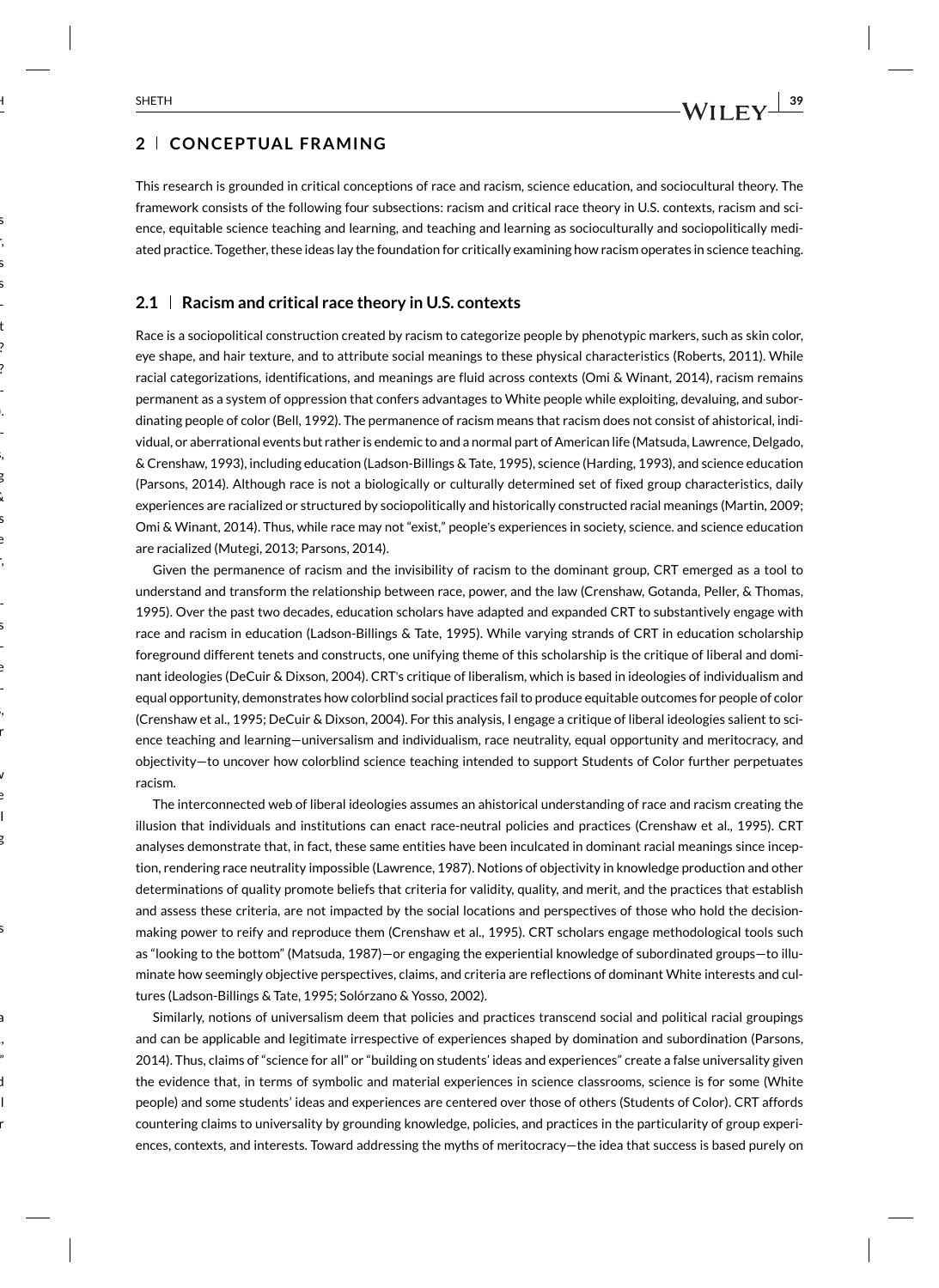individual effort—CRT scholars reveal how false claims to race neutrality, objectivity, and universality contribute to success for White people while presenting barriers for people of color (DeCuir & Dixson, 2004). Such analyses highlight the mechanisms by which historical, sociopolitical, and cultural factors perpetuate racism through supposedly merit-based institutions, such as schools and science (Ladson-Billings, 2012).

The ideologies discussed above mystify the ways that racism operates through erasing or distorting the institutionalized race-based experiences of people of color while centering and normalizing those of White people. By ignoring the existence of and connections between past and present injustices, these ideologies promote policies, practices, and beliefs that maintain asymmetrical power relations by race. Furthermore, the liberal focus on individual participation and opportunity constrains analyses and possible solutions to being grounded in colorblindness versus raceconscious ideologies. Thus, while supporting egalitarian and democratic ideals, liberal and dominant ideologies oppose direct changes to beliefs, policies, and practices that would make such ideals into reality. CRT scholars engage the contradictions that emerge to create possibilities for transformative race-conscious solutions (Crenshaw et al., 1995).

### **2.2 Racism and science**

Racism is inextricably linked to science as an institution and privileged area of knowledge construction (Harding, 1993). Although science is often misrepresented as an unbiased knowledge-seeking enterprise that objectively seeks universal truths about the natural world (Hodson, 1993; Walls, 2014), critical science studies scholars and scientists of color continue to demonstrate the ways in which science policies and practices have been informed by and inform racism. For example, White science institutions and scientists systematically have guarded the boundaries of science through gatekeeping mechanisms such as excluding the perspectives of communities of color and/or coopting the scientific work of people of color while erasing their contributions (Harding, 1993; Malcom, 1990). Additionally, White scientists and science institutions, operating from white supremacist assumptions rather than objective scientific methods, legitimated ideas about racial differences in relation to intelligence and personality/cultural traits to support the subjugation of communities of color (Gould, 1996; Hart, 2013; Jackson & Weidman, 2006). There is also mounting evidence that scientific knowledge production, represented as race-neutral, has been built on the unethical treatment and exploitation of the bodies and knowledge of communities of color for the benefit of White institutions and individuals (Jones, 1993; Montoya, 2011; Roberts, 2011).

### **2.3 Equity in science teaching and learning**

Research on student perspectives has implications for considering how teachers interact with and support Students of Color in science classrooms. Students of Color, both low and high achieving, are aware of the expectations that teachers have for them and the racial stereotypes that exist about their groups in science classrooms (Brand et al., 2006; S. Lee, 1996; Rascoe & Atwater, 2005). These perceptions and stereotypes influence student behavior such as feeling like they have to be "on guard" with teachers and/or feeling like they cannot ask for help when needed (Brand et al., 2006; Ryu, 2015). Deep-seated ideas about race and ability have limited how the intellectual resources and participation of Students of Color are perceived and leveraged for further learning (Kurth, Anderson, & Palinscar, 2002; Warren & Rosebery, 2011). The curriculum also becomes a site for negotiating, reifying, and challenging racial meanings (Donovan, 2015). Additionally, learning science, due to racialized life and school experiences, can be a painful process for Students of Color who must navigate between dominant ideologies and epistemologies of science and their lived realities (Aguilar-Valdez et al., 2013).

Given the inequitable state of science education, policy, and teaching research have supported efforts toward making science teaching and learning more equitable (see, Lee & Luykx, 2006). Drawing upon work from sociocultural and sociopolitical perspectives (e.g., Ladson-Billings, 2009) on teaching, different conceptions of equity in science learning have developed to include any or all of the following goals: (a) increasing opportunities for learning science content and practices, (b) supporting students to see themselves as scientists, and (c) empowering students to learn science as a vehicle for change. Although much of the scholarship around equity in science teaching and learning has been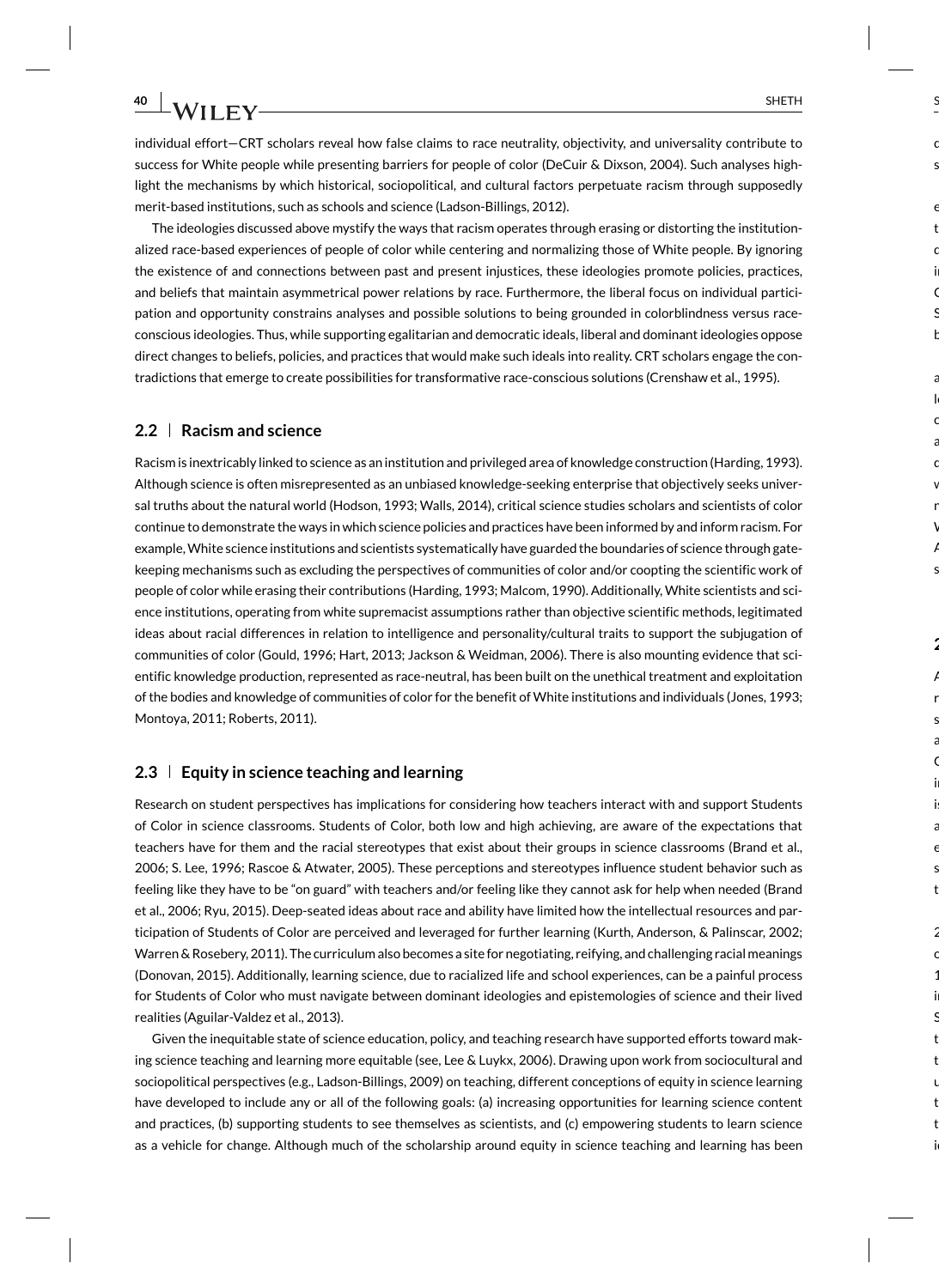developed through working with racially subordinated youth, substantive engagement with racism in understanding science teaching and learning is not readily available (Parsons, 2014).

Working toward equity goals has emphasized teaching that builds science learning on students' ideas and experiences, engaging students in science epistemological practices that both connect to and expand students' cultural repertoires (Warren, Ballenger, Ogonowski, Rosebery, & Hudicourt-Barnes, 2001), supporting critical science agency for students to use science for their needs (Basu, Barton, Clairmont, & Locke, 2009), and making the science curriculum more inclusive through representations of scientists other than White men (Bianchini & Solomon, 2003; Malcom, 1990). Current conceptions of good science teaching, such as ambitious science teaching (Windschitl, Thompson, Braaten, & Stroupe, 2012), have much to offer in terms of promoting participatory equity goals. They, however, remain colorblind by not critically addressing racism embedded in science and science teaching.

Science teacher education research shows that science teachers also struggle to learn and enact equity-based pedagogical frameworks in the context of science (Bianchini & Solomon 2003; Braaten & Sheth, 2017). The reported challenges that science teachers experience is a culmination of sense making about innovative science pedagogies, social constructionist or sociocultural perspectives on science, and the tensions that arise from examining one's own positionalities in relation to broader societal structures (Mensah, 2009; Rodriguez, 2005). When specifically confronted with questions about how race and racism may inform science teaching and learning, science teachers had trouble reasoning with ideas about race as a part of science teaching and learning in large part due to colorblind or individualistic definitions of racism and universalistic ideas about science and science teaching (Larkin, Maloney, & Perry-Ryder, 2016). While local science teacher education efforts to critically address racism in science teaching and learning exist (e.g., Atwater, Russell, & Butler 2014; Warren & Rosebery, 2011), mainstream science teacher education policy has yet to substantively engage with race and racism.

### **2.4 Teaching and learning as socioculturally and sociopolitically mediated practice**

At the crux of conceptualizations of equity in science teaching and learning are the sociocultural and sociopolitical relationships between Students of Color, science/school science, and the teacher's role in mediating these relationships (Sheth, 2014). I define teaching as social practice, or group-defined, goal-oriented, everyday activity, rather than as the craft of individual teachers who behave and believe in unique ways (Ball, Sleep, Boerst, & Bass, 2009; Hatch & Grossman, 2009; Lampert, 2010; Windschitl et al., 2012). Practices consist of collectively routinized ways of knowing, desiring, and doing (for syntheses, see Reckwitz, 2002; Schatzki, Knorr-Cetina, & Von Savigny, 2001). A practice is constituted by the interconnection of particular ways of understanding the world and oneself, using particular tools and artifacts, and acting in the world. Practices are socially learned activities carried out by individuals who, as agents, engage in local performances, adaptations, and improvisations specific to their contexts. Thus, a social practice perspective on science teaching connects the work of individual teachers in particular contexts to broader socially learned, tool-mediated activities.

From a sociocultural perspective, learning is defined by interrelated shifts in goals, practices, and identities (Nasir, 2002). These shifts are mediated through activity supported by and the eventual appropriation of tools (externally oriented to support activity on the world) and artifacts (internally oriented to support activity on oneself) (Vygotsky, 1980). Tools and artifacts, arising from social interaction, support the development of the ways of desiring, knowing, and doing associated with a given teaching practice by enabling and constraining particular activity (Grossman, Smagorinsky, & Valencia, 1999). For this critical analysis, the conceptual or ideational tools and artifacts (Nasir, 2004) that are foregrounded are liberal ideologies embedded in mainstream conceptions of science as they inform science teaching. In exploring the potential for merging sociocultural learning perspectives with critical theories of race to understand classroom life, Nasir and Hand (2006) called for a focus on (a) classroom practice as instantiations of structural relations of racial power in terms of understanding "how hierarchies of power fueled by structures and perspectives in society become reproduced in the local activities of the classroom" (p. 465); (b) tools and artifacts, such as ideas of race embedded in liberal ideologies, as mediators of how sociocultural activity and access get organized; and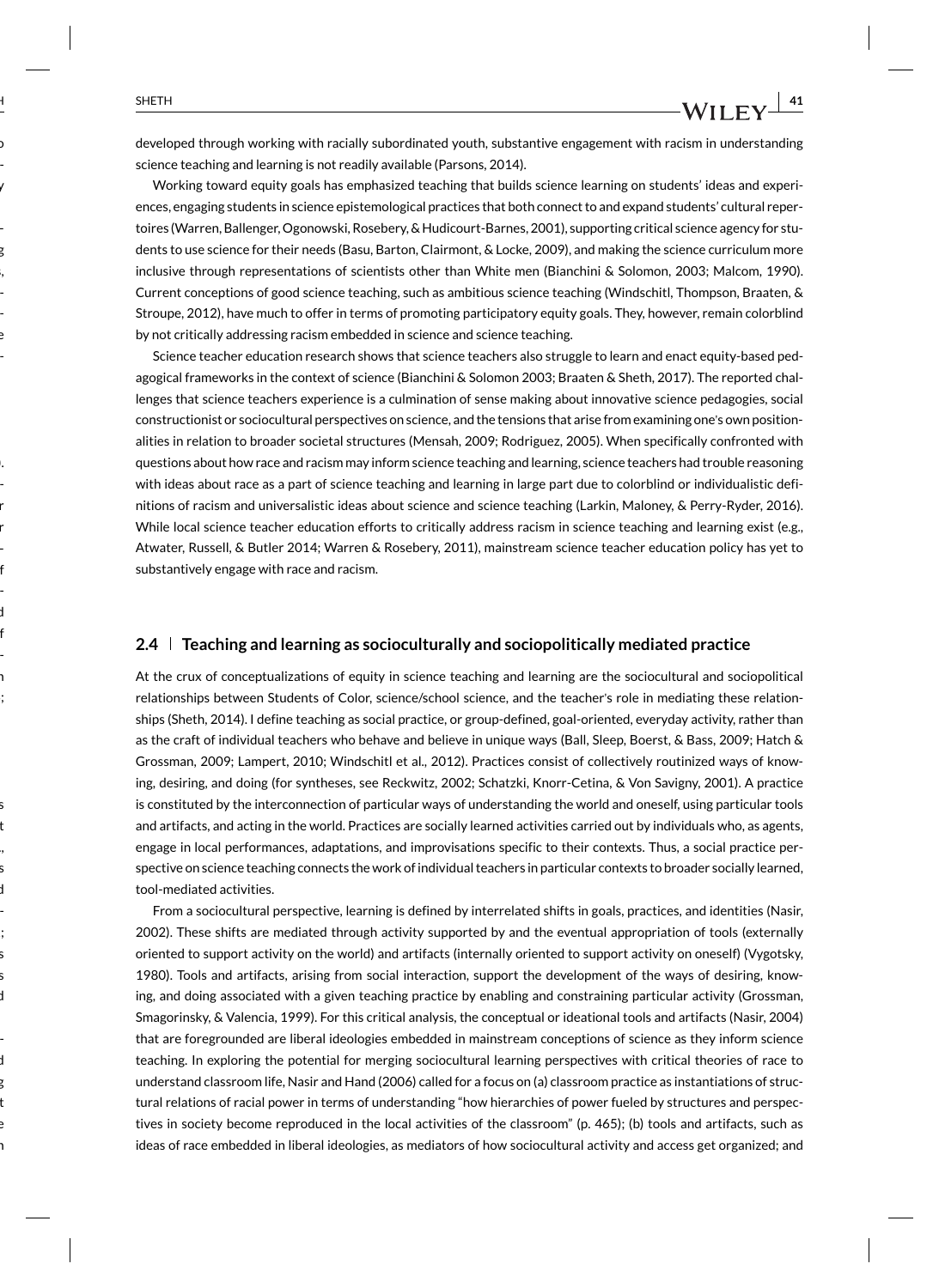(c) learning as shifts in social relations organized by race such that the relationship between students, science, and science learning afford possibilities for transformative participation.

In the above section, I defined racism and the CRT tenet of critique of liberal ideologies, outlined a revisionist history of racism in science, highlighted understandings of equity in science teaching and learning, and conceptualized teaching and learning as sociocultural and sociopolitical practices. Taken together, these theoretical and conceptual underpinnings focused my research design and data analysis on ways that science teachers tried to promote equity in science learning for Students of Color, the ways that racism manifested in the social practice of science teaching, and how these manifestations constrained transformative science learning opportunities.

### **3 METHODS AND RESEARCH CONTEXTS**

In this critical qualitative inquiry (Cannella & Lincoln, 2009), I made principled decisions based in critical race methodology (Solórzano & Yosso, 2002) to maintain the centrality of race and racism, challenge dominant ideologies in research, engage the contradictions that arise from the institutional potential for oppression and transformation, and take a transdisciplinary perspective on understanding racism historically and in current times across science and educational spaces.

### **3.1 Participants**

Great Lakes City School District (GLCSD) is located in a midwestern urban center that, like many urban districts, serves a majority racially minoritized student population and has been experiencing divestment in public education. I enlisted GLCSD district-level science coordinators and local academic networks, consisting of people from diverse racial backgrounds, to purposefully identify secondary science teachers who taught in schools serving a majority of racially minoritized youth and had demonstrated a commitment to nurturing the science learning of Students of Color. Three teachers, Ms. Tomlin, Mr. Gentry, and Mr. Solo, were enrolled in the research following initial conversations and classroom observations verifying their goals to attend to the academic and social learning needs of Students of Color. Initial conversations also revealed the teachers to be active participants in professional science teaching communities and conversant in common science teaching ideas and activities.

Ms. Tomlin, who had been teaching for 23 years at the time of data collection, identified as White. Her selected focus course was an AP biology course that enrolled 19 African American/Black, 7 Asian American/Asian, 2 Hispanic/Latino, 2 Multiracial, and 3 White students.

Mr. Gentry had completed five years of teaching and identified as White. A biology course and an earth science course were selected to allow for the possibility of comparison across biology courses while offering insight into equity in physical science teaching. The biology course enrolled 2 American Indian, 1 Asian American, 19 Hispanic/Latino, and 15 White students. The earth science course enrolled 1 American Indian, 1 Asian American, 2 African American/Black, and 12 Hispanic/Latino students.

Mr. Solo, identifying as multiracial (Latino and White), had taught for nine years. The research focused on a Spanish bilingual biology course in which all 31 students were identified as Hispanic/Latino. Two of these students also identified as Black. I share this district-derived racial demographic data to contextualize the analysis in terms of how participant teachers engaged with race, racism, and racialization given who was and was not present in their classrooms. This demographic data do not engage the complexities and fluidity of lived social constructions of race and racialization.

#### **3.2 Data collection**

Data collection consisted of participant observation, postobservation interviews, one semistructured interview at the beginning and end of the research year, classroom artifacts, and researcher memos. I observed each teacher's target course approximately one time per week. During observations, I noted turn-by-turn teacher and student talk,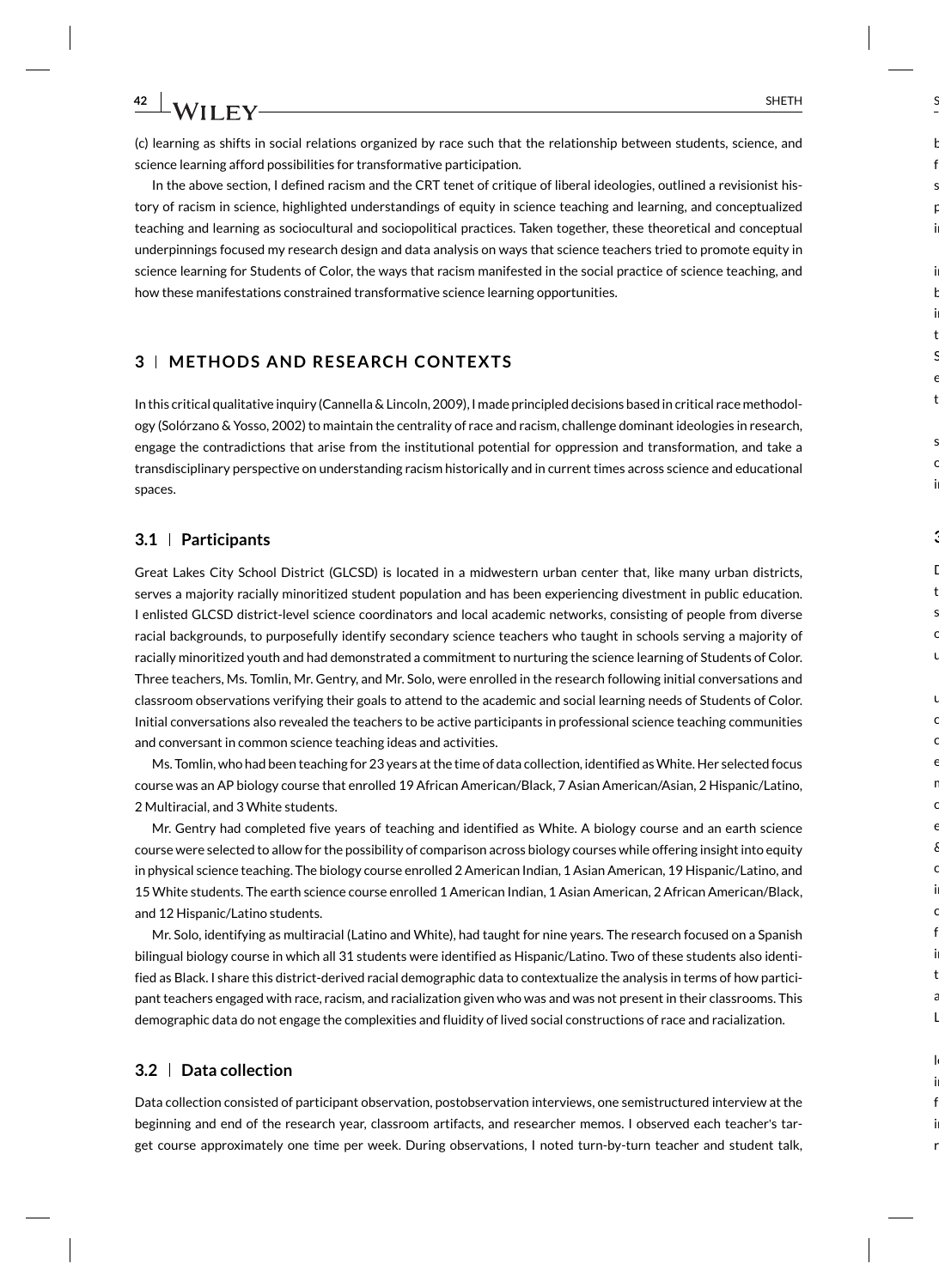body language, gestures, energy-level trends, visibly expressed emotional cues, and questions that were provoking for me. These notes were developed into ethnographic field notes that highlighted classroom instances related to students' experiences, ideas and sense-making, representations of science and scientists, teaching routines, participation/nonparticipation norms, and "what did not happen" (Patton, 2002, p. 295 in Merriam, 2009), given particular instructional openings.

Responsive interviewing methods (Rubin & Rubin, 2011) were used during two semistructured and postobservation interviews, all of which were audio recorded and transcribed. The semistructured interviews were conducted at the beginning and end of the study to gain insights into each participant's background and science teaching. The second interview is most pertinent to the current analysis as it centered on co-constructing a summary of each participant's teaching (e.g., goals, routines, tensions, and approaches), explicitly identifying tools, goals, and activity used to support Students of Color, and teachers' general ideas about equity and science. Postobservation interviews were designed to elicit teachers' goals, decision-making, interpretations of classroom events, and dilemmas. I also used these interviews to record teaching and learning activity on days that I did not observe.

Additionally, I collected teacher-generated classroom products (e.g., PowerPoints, activities, and exams) and student-generated learning artifacts (e.g., projects and discussion posts) to add to interpretations and critical analyses of participants' science teaching. In total, the data consisted of 121 hours of observation,∼50 hours of postobservation interviews, ∼14 hours of semistructured interviews, and ∼600 teacher- and student-generated artifacts.

### **3.3 Data analysis**

Data from each participant were first organized into discrete classroom teaching episodes consisting of related sections of field notes, interview transcripts, and classroom products. Data analysis was carried out in two stages. The first stage focused on constructing themes for the science teaching practices that participants engaged to support Students of Color in disciplinary science learning. The second stage consisted of an analysis of the science teaching practices using the CRT tenet of critique of liberal ideologies to uncover how these colorblind practices perpetuated racism.

To answer research question one regarding how science teachers nurtured science learning of Students of Color, I used first-cycle, in vivo and process coding (Saldaña, 2016) of teaching events for each participant teacher to construct categories of science teaching practices consisting of goals and activities. These science teaching practices were then coded for saliency of race and racism with respect to supporting Students of Color. Given the known silences around engaging with issues related to race in schools (Castagno, 2008; Parsons, 2014), saliency of race and racism was determined by the following criteria: (a) teachers or students explicitly named race or racism, (b) teachers or students used coded language that had connotations of race (e.g., supporting "these" students, "their" experiences, "they" need to see, etc.), and/or (c) I identified race or racism as salient based on theoretical and cultural sensitivity (Bernal, 1998; Strauss & Corbin, 1990). My theoretical and cultural sensitivity was developed from deep engagement with literature in critical science education, critical science studies, critical race studies, and my positionality. The science teaching practices in which race or racism had salience were analyzed using second-cycle focused coding (Saldaña, 2016) and constant comparison across participants using disciplinary science learning codes and equity in science teaching codes derived from the conceptual framework. The resulting categories were synthesized into themes (Saldaña, 2016) of supporting Student of Color science learning. Trustworthiness and authenticity for this portion of the analysis was established through member checking and refining representations of teaching, goals, and dilemmas with each participant as well as engaging in consciousness raising dialogue toward change in practice during the second formal interview (Lincoln, Lynham, & Guba, 2018).

The CRT analysis prompted by the second research question arose through analytical memo writing during data collection in response to the following contradiction: While the science teachers were trying to support Students of Color in learning science in ways considered successful by mainstream standards, they were struggling to name racism and to fully engage with the experiences, ideas, science activity, and collective histories that Students of Color were bringing into the science classroom—how were these disciplinary science teaching practices instantiations of broader power relations (Nasir & Hand, 2006)? To maintain fidelity to a CRT methodology and "look to the bottom" in this research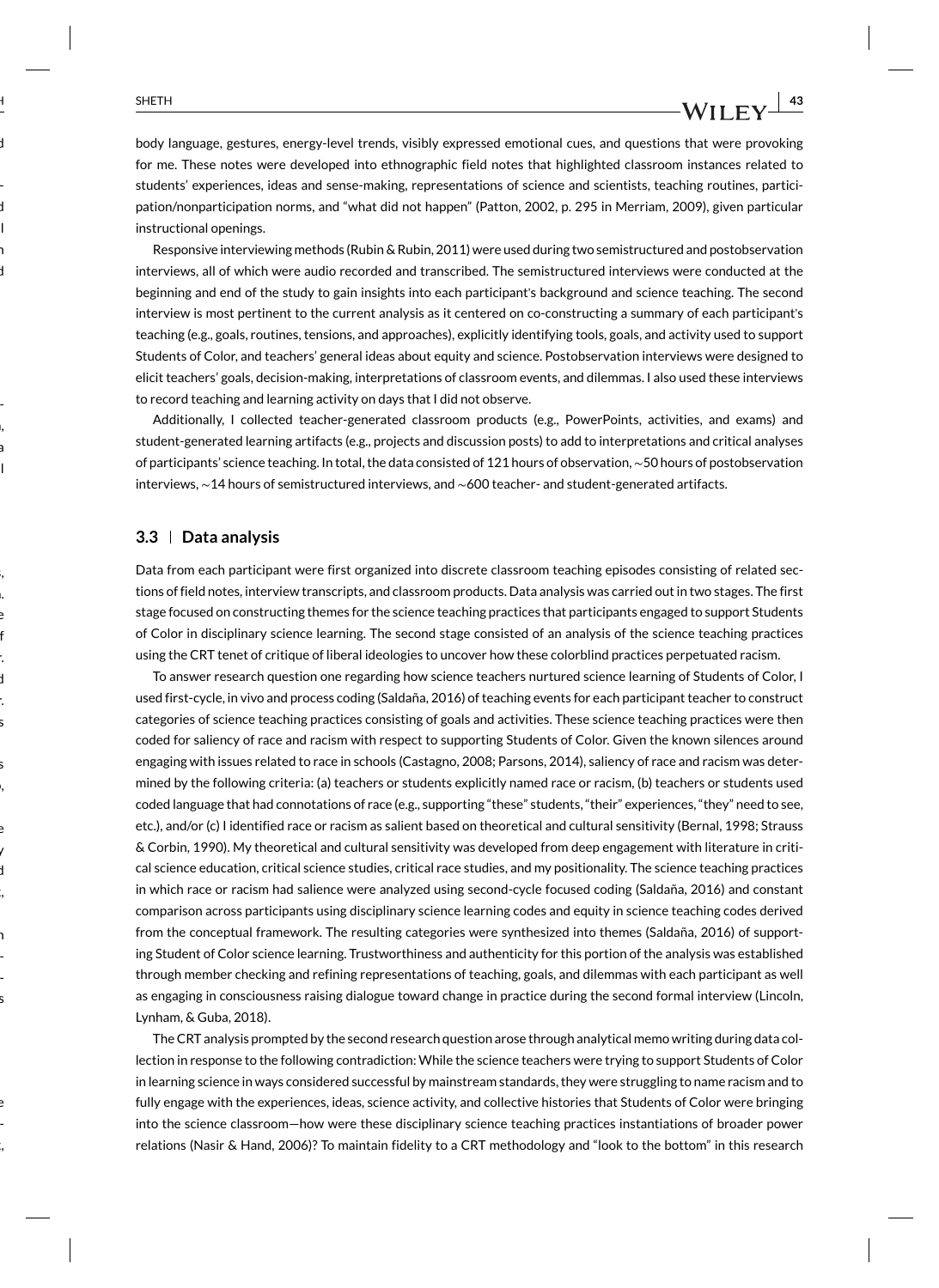context, I engaged Student of Color participation in teaching episodes as an entry point into analysis. I grounded this analysis in the critical science studies portion of the conceptual framework that outlined the historical realities of communities of color and science (e.g., Harding, 1993; Roberts, 2011). Each science teaching theme and constitutive goal, activity, and ideological tool were analyzed as mediators of classroom racial power relations (Nasir & Hand, 2006) using the CRT tenet of critique of liberalism, selected for its affordance in illuminating how colorblind ideologies structure institutional practices (DeCuir & Dixson, 2004). Lastly, to illuminate how racism, perpetuated through these liberal ideologies and constrained rigorous and transformative science learning, the critical race analysis made visible how the science teaching practices failed to shift power relations between Students of Color and science.

I used the idea of social justice validity in alignment with CRT and critical qualitative methodologies and epistemologies (Parker & Lynn, 2002) to assess the rigor, usefulness, and authenticity of my analyses. I engaged the community in the form of critical friends well versed in equity issues in science education and CRT and centering the work of critical scholars of color to maintain the plausibility of the CRT analyses of science teaching practices. Additionally, I critically engaged with my positionality (presented in the next section) as it informed this research. Lastly, heeding Parker and Lynn's (2002) call to connect CRT research to educational practice and activism related to issues of race, I drew on my empirical analysis to advance "grappling with racism" as a foundational practice of science teaching.

#### **3.4 Researcher positionality**

My angle of vision (Collins, 2000) for this research is rooted in my experiences as a science learner, science teacher, and science teacher educator of color who works in science and multicultural teacher education as an Asian American woman critical race scholar. My experiences of being Asian American in science, co-constructing scientific knowledge with Students of Color in a school system that was failing them, and struggling with White preservice teachers to engage ambitious science teaching with Students of Color informed every aspect of this research. Years of working closely with Students of Color who responded to science with wonder and skepticism and science teachers who question the usefulness of critical perspectives for better science teaching sharpened my focus during data collection and analysis. These experiences enabled me to question and "see" how racism operates in science classrooms and counter deficit-based perspectives of Students of Color embedded in science teaching. In this article, my multiple consciousness (Matsuda, 1989) enabled me to make meaning of participant teaching in the context of broader science education narratives *and* redefine Student of Color participation in science classrooms as pathways into unmasking manifestations of racism. As an Asian American working to disrupt African American and Latinx experiences of racism in science education, I engaged with collective critical consciousnesses of multiple communities of color and critical reflexivity in research decisions to limit the potential for exploitation and perpetuation of White supremacy (Matsuda, 1993).

## **4 FINDINGS: MAKING COLORBLIND RACISM IN SCIENCE TEACHING VISIBLE**

In this section, I present an answer to the first research question: What kinds of science teaching activity did participants intentionally engage to nurture science learning for Students of Color? The findings are grounded in my CRT analysis of participant teachers' equity-centered classroom efforts to support Students of Color. The following four themes emerged across participants' science teaching: (a) connecting with students' experiences to support conceptual understanding, (b) creating a vested interest in science and science learning through social relevance, (c) representing scientists (of color) to support Student of Color science aspirations, and (d) scaffolding doing science with a focus on science methods and tool use.

Based on the conceptual framing of science teaching as social practice, each theme is developed through evidence from field notes and interviews to bring key teaching goals, ideological tools, and activity into focus. Presentation of the themes also notes specific moves that did not unfold to highlight alternative activity. Multiple episodes are included in each subsection to acknowledge the variation in teaching within each theme. While episodes from each teacher's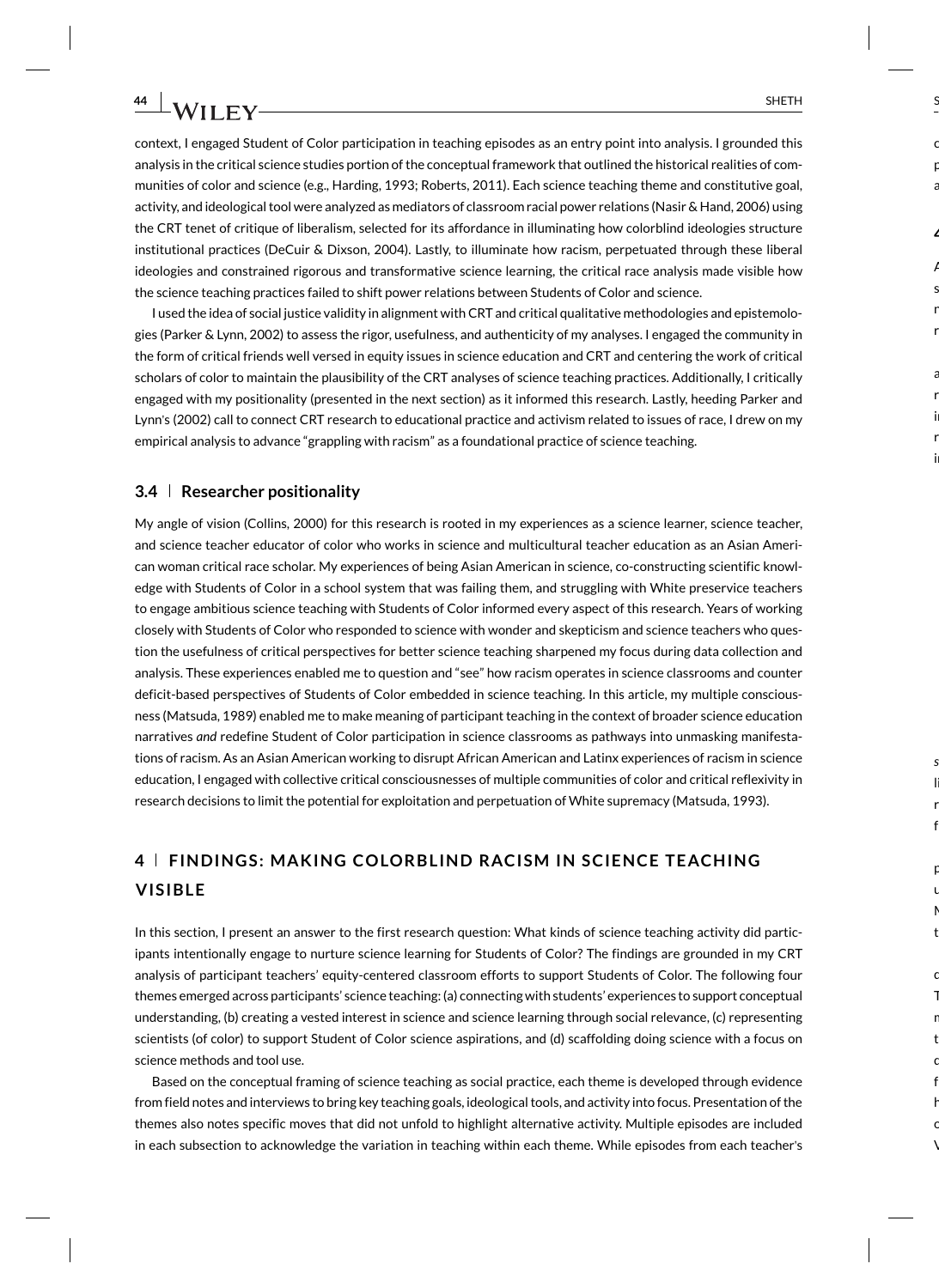classroom looked, sounded, and felt different, the continuity in science teaching goals, tools, and activity toward supporting Students of Color in ways that upheld colorblind science learning serves as an entry point into the critical race analysis presented in the subsequent Interpretation section.

### **4.1 "Are you talking about you or Black people?": Connecting with students' experiences**

A common science teaching activity engaged by participants to specifically support Students of Color was connecting students' experiences to promote conceptual understanding. Although teachers selected relevant examples to connect with Students of Color, universalistic and individualistic ideologies prevented race-conscious understandings of relevance and critical engagement with students' experiences in relation to the phenomena under study.

An illustrative instance of connecting science concepts to the experiences of Students of Color in colorblind ways arose more prominently when Ms. Tomlin adapted the textbook curly hair example for protein folding to focus on experiences of getting a perm to be more relevant to African American students in her class. As she stated during the debrief interview, "Hopefully they'll remember all this, but they're not gonna remember it if I don't give them anything that relates to an experience they've had." I include excerpts from my researcher notes to highlight the way science teaching created space for some Students of Color to connect to science while subsequently universalizing experience:

*Ms. Tomlin lectured about protein structure and function and the energy level was low. Ms. Tomlin talked about hydrophobic side chains, hydrophilic side chains, and secondary protein folding. Half the class, particularly Black women, had their heads down. Then, Ms. Tomlin asked, 'If we say that the function of proteins depends on the shape, something needs to hold it in place. Who has gotten a perm?' Had I heard right—did she just ask the class about getting perms? I looked up to see how this would unfold between this White teacher and the class of mostly Black and Asian American students. Everybody*'*s heads were up. Many Black women looked around at each other wondering if they should answer the question and how they should answer it. Aiyesha tentatively raised her hand, "Are you talking about you or Black people?" Ms. Tomlin smiled and responded, "Same end. I know when I get a perm my hair gets curly, when you go to get a perm, your hair gets straight. The result is the same. You are changing the shape of your hair." Ms. Tomlin and the class continued side conversations about perms and cultural hair experiences for a few minutes before she continued the protein structure lecture.*

Ms. Tomlin's intentional selection of the perm specifically created space for African American women to connect *some* of their hair experiences with science learning. The question sparked student interest while also revealing ideas linking hair texture, as a physical characteristic, to race and differential racialized experiences of hair. Ms. Tomlin, not ready to attend to and critically examine ideas of race and racism embedded in students' experiences of hair variation, focused on the sameness of the phenomenon to push standard science learning forward.

Similarly, in the article's opening vignette, Mr. Solo sought to connect abstract concepts of natural variation within populations to visible physical traits (skin color, hair color, eye color) that students noticed everyday. Rather than genuinely engaging with the variation in those traits within the class or with Romero's subsequent question regarding race, Mr. Solo erased the variation in traits that existed amongst students and circumvented Romero's question by negating the existence of race as a category that has meaning in students' lives.

Mr. Gentry, who routinely took a place-based approach to science teaching, created opportunities for students to develop deeper conceptual understandings while researching earth science phenomena connected to their interests. Toward this goal of engaging personal relevance, students were asked to select earthquakes, volcanoes, and rocks and minerals from around the world to investigate. My field notes highlighted many instances of Latinx students selecting topics that connected them to phenomena in Latin America as close to their families' countries of origin as possible and demonstrating higher levels of focus, participation, and assignment completion during these projects. In the second formal interview, Mr. Gentry reflected on this decision to "choose places that kids might be familiar with or that kids have some sort of cultural tie to" as a specific way to connect Students of Color with content; "I guess that sounds, on one level, really cheap, like surface-level—'oh because you've got Vietnamese kids they're going to be interested in Vietnamese caves,' but you could do the opposite and just talk about caves in southern Texas, which it may be just as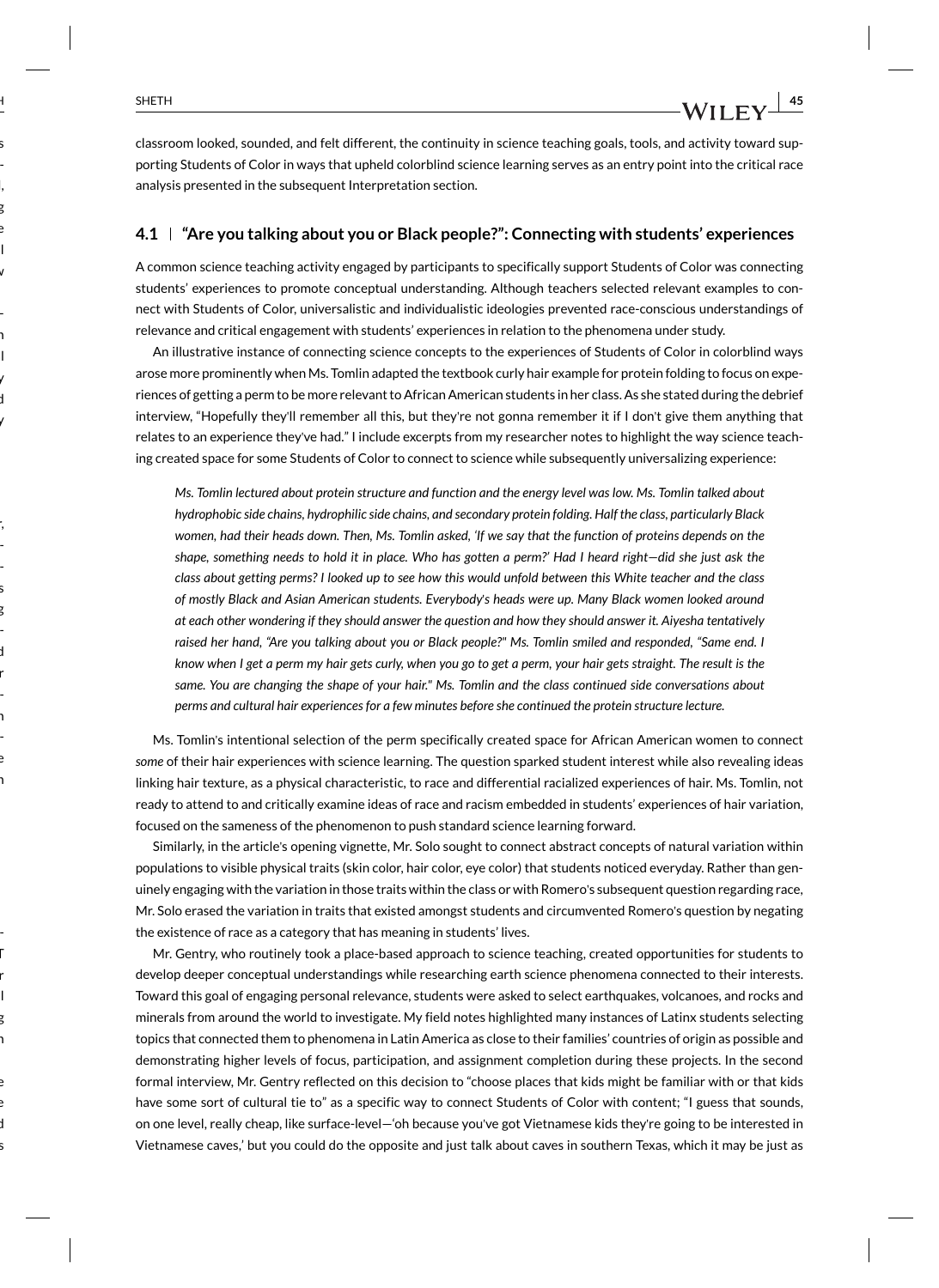good, it may not." Mr. Gentry recognized the value of providing students with individual options to explore topics that held individual relevance; however, he did not recognize the potential of group relevance for Students of Color whose experiences of place are racialized and rarely centered in science learning.

### **4.2 "Did he pay for it?": Creating a vested interest in science and science learning**

Another way that participant teachers explicitly supported Students of Color in learning science was to motivate them to see societal benefits of science. They made moves to support Students of Color, who were at times skeptical, to develop a vested interest in science and science learning by invoking socially relevant contexts that demonstrated the power of science to positively impact communities and science learning to understand societal issues. Taking a raceneutral approach, however, constrained teachers from building upon the deeper science learning opportunities the students' skepticism and ethically oriented questions afforded.

During a unit designed to support student learning about micro- and macroprocesses of the hydrologic cycle in the context of Great Lake City, Mr. Gentry had students research a local superfund site (remediated toxic dump location) to focus them in on questions about water contamination and ground water. During this research time, Students of Color, who sporadically engaged in class, exclaimed: "I found it. It's this grassy land. They dumped garbage there"; "They bury garbage there"; "Is it by the Wal-mart"; "There is hazardous waste"; "It's where they bury it underground"; " Who buried it?"; "Well, I have a question. If they buried all that toxic stuff, then how does it have grass and stuff growing there?"; "Didn't something like this happen in the 70′ s—contaminated water in this small town?"; "Can they take it out?"; "Is the guy still alive? Did he pay for it?" During this activity, Students of Color were making sense of social, political, and justice-oriented ideas in the context of where they lived as *a part of* science learning. While Mr. Gentry took up students' interests and questions related to movement of water and contaminants by assigning the development of investigations to explore various aspects of molecular (water and solute) movement, he did not take up the racial meanings, health repercussions, or economic costs of water-related issues on students and communities of color.

Mr. Gentry's goals and strategies to anchor students' learning of natural phenomena in the context of illuminating the social systems that interact with these phenomena were grounded in supporting students in making environmentally sound and health-conscious decisions. As he explained in a debrief interview around pedagogical decisions during the water unit,

*[Be]cause water mixing right there does a lot to build motivation to learn about it because there*'*s an obvious reason*…*Our day-to-day action—what we do and what we use, how we really are responsible, even if we say, "it*'*s not my job"—we*'*re impacting the lake.*

At the same time, he did not take advantage of an instructional opening to foreground the intersecting racial, economic, and class dimensions of these environmental issues.

While Mr. Gentry sparked student interest through the power that science learning afforded for understanding human impact on environmental health, Ms. Tomlin worked toward cultivating student interest in science through demonstrating the value of scientific knowledge and technology. For example, recognizing that some Students of Color in the class had voiced skepticism about science and biotechnology, Ms. Tomlin oftentimes provided examples of how science and technology are being used to benefit society. During a debrief interview, Ms. Tomlin shared her goal to support students in considering how biotechnology specifically benefited them after they had expressed concern over the possible negative impacts of gene and human cloning,

*I mean these kids are touched by diabetes. Yesterday, I asked for a show of hands and more than two-thirds of the class knows somebody personally that has diabetes. It*'*s really easy to get them caught up in the ethics of biotechnology*… *This was an attempt to say, there*'*s two sides to this. Sure it*'*s a slippery slope. Can things be taken too far? Of course, but you all know somebody with diabetes. Well, here*'*s a way we*'*ve been able to use biotechnology to treat something that actually affects your life.*

In Ms. Tomlin's reflection about her emphasis on the positive side of science in general and biotechnology in particular, she recognizes the prevalence of diabetes within the lives of Students of Color and uses this fact as a way to counter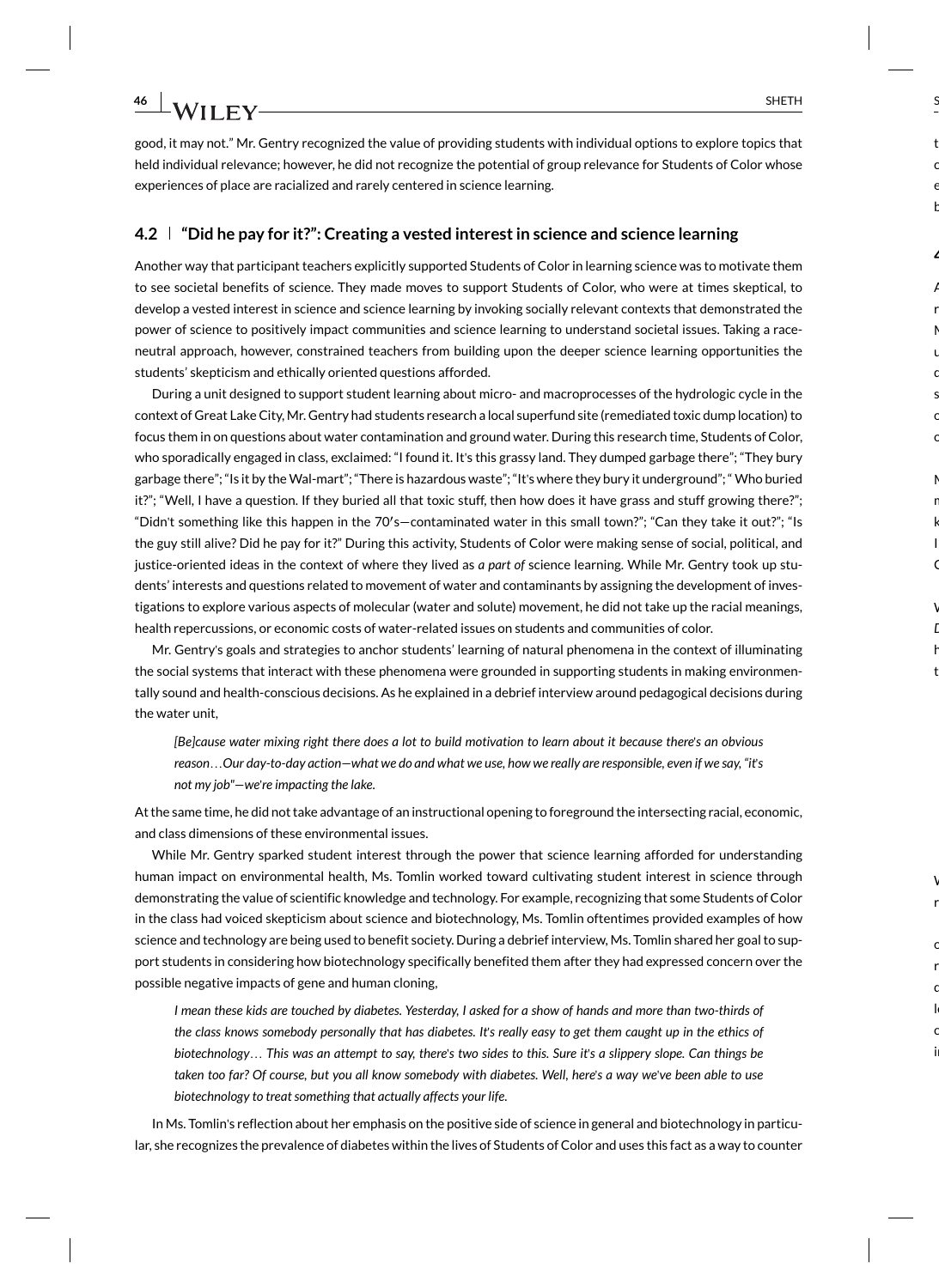the seemingly abstract or distant possibility of science and technology going "too far" or having a negative impact on communities of color. Although she intentionally chose an example that could motivate Students of Color, she did not engage with the scientific and social ramifications for why diabetes is so prevalent in communities of color and how biotechnology has different costs and benefits along racial categories.

### **4.3 "Wait!? She**'**s the scientist?": Representing scientists (of color)**

A third theme that arose across participants' science teaching to nurture Students of Color science learning was representing scientists of color in the curriculum toward providing role models for Students of Color. Ms. Tomlin and Mr. Gentry identified teaching moves to increase the visibility of scientists of color in their courses to address the underrepresentation of people of color in science and scientists of color in the science curriculum. Although Mr. Solo did not make efforts to represent scientists of color in his biology classes, he expressed in interviews that he saw himself as a Latino scientist role model for Latinx students and emphasized the importance of representation. The equal opportunity and meritocracy narratives undergirding the teachers' representational efforts masked the racialization of who count as and get to be scientists.

When asked during the second formal interview about specific pedagogical decisions to support Students of Color, Mr. Gentry talked about providing opportunities for students to research contributions of non-European or non-White men scientists as well as incorporating resources that highlighted the work of scientists of color into unit plans: "You know if they can see other people that either look like them or come from similar backgrounds as them being like, 'Oh, I could do that.'" He hoped that seeing examples of people from similar group memberships would support Students of Color in seeing science career aspirations as possible.

The main strategy Mr. Gentry used to counter students' images of scientists as White males was to de-emphasize White scientists by substituting the work of scientists of color as focal curricular resources (e.g., Neil deGrasse Tyson's *Death by Black Hole: And Other Cosmic Quandaries*) rather than relying on textbooks. During the second formal interview, he described instances in which he provoked students to question their ideas about who scientists could be as well as their ideas of what it meant to be African American or Mexican in relation to science:

*What I*'*ll try to do is deemphasize the White male role*…*Or, this is problematic in some way, but if you*'*re changing your class role model from Bill Nye to Neil deGrasse Tyson, kids are like, 'Whoa, the funny African-American guy is—he*'*s a really brilliant cosmologist and that*'*s not what I pictured him to be after I heard him talk or after I read his article'* … *They [VICE] have this one about the trash in the North Pacific and the lead researcher is this Mexican woman. She*'*s heading up the science for this trip out into the ocean. Then, it*'*s just not what I think kids think of—they*'*re like, 'Oh, so she*'*s the scientist?' and it*'*s like, 'Yeah, she*'*s the scientist. She*'*s the water expert here.' I think of those things that I do as my effort to try to make things—to try to kind of break down that stereotype of science.*

While acknowledging that these media provoked students to question the ideas they held about who does science in relation to racial stereotypes, Mr. Gentry did not publicly address these ideas.

Ms. Tomlin, in the second formal interview, framed the issue of racially diverse representations of scientists in terms of addressing the disconnect between Students of Color knowing they were capable of being scientists or sciencerelated professionals and an internal doubt about those very capabilities: "I think if you asked them, 'could you be a doctor,' they would say 'of course I can.' But I think there's something underlying having never seen somebody that looks like them… that maybe cultivates a little bit of doubt." In an effort to publicly acknowledge a lack of scientists of color during a DNA research timeline activity, Ms. Tomlin shared her introduction to the assignment during a debrief interview,

*I looked ahead to their DNA timeline and I scoured the (DNA timeline) history for an African American to put in there and I found one guy. So, I told the guys, I said, 'I couldn*'*t find a Latino, I couldn*'*t find an Asian, but I got some women in there and I got one African American. That*'*s the best I can do. I*'*m going to tell you up front—this is a lot of old White guys'.*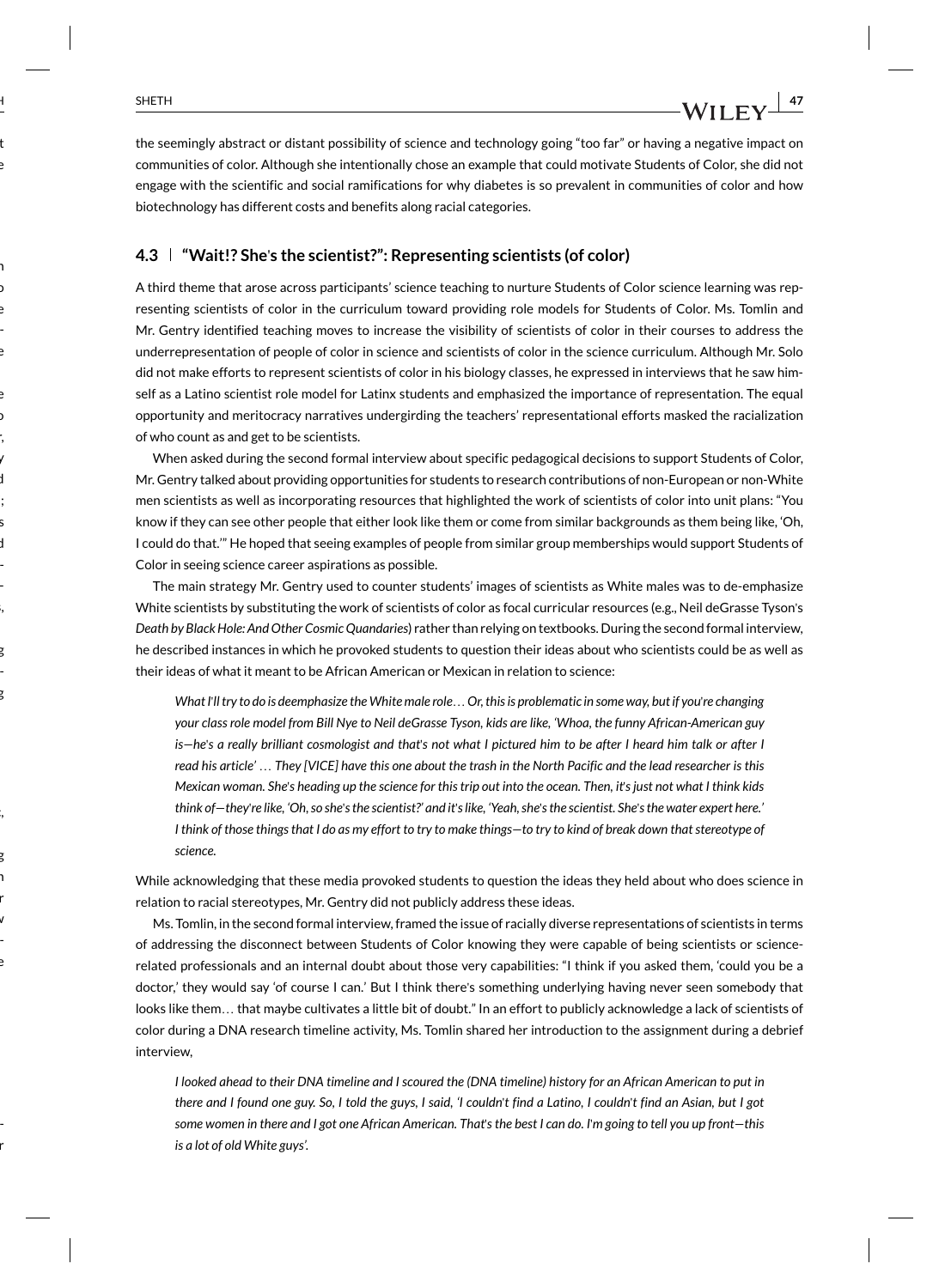With this teaching move, Ms. Tomlin sought to acknowledge and warn students of the pending hypervisibility of White scientists. She did not, however, critically engage students in possible explanations for the overrepresentation of White people in science. She continued on during the formal interview, "Everywhere they look—in their textbook, in video clips—everywhere they see these major advancements in science and it's always a White face, and that's not the whole story." While Ms. Tomlin acknowledged that the common narrative told by media and resources that only White men do science was incomplete, she did not address the source of this narrative as part of the science curriculum.

A contrasting example of how Ms. Tomlin incorporated the work and life of Charles Darwin to introduce the evolution unit demonstrates the treatment of prominent White scientists as exceptional rather than peripheral individuals who made it in science. Field notes from these introductory lessons show that students read a detailed account of Darwin's development of the theory of evolution, watched a video clip about Darwin from the History Channel, and continued to talk about the importance of his work throughout the year. During the debrief interview following the initial introduction to Darwin, Ms. Tomlin emphasized her goal of wanting students to get a sense of Darwin's person, life, and work so that they could appreciate both his human qualities and the exceptionalism of his scientific ideas:

*I chose that article and then followed it up with the video because I just want them to see Darwin not as this mythical person, but he was human* … *How elegant that he came up with this idea that he couldn*'*t completely substantiate at the time because we didn*'*t have the science. And yet, all of the science we*'*ve learned since then has done nothing but confirm his idea.*

Ms. Tomlin's goals and classroom activities around Darwin focused on representing him as a complex person who engaged in revolutionary science whereas her goals for including scientists of color focused on representational diversity and tokenism.

### **4.4 "Can you be other colors?": Scaffolding doing science**

Aligning with the goal of wanting Students of Color to see themselves as capable of being scientists was the fourth teaching theme of providing scaffolded opportunities to engage in science practices. These opportunities consisted of developing testable questions, sensemaking around data, designing and conducting investigations to develop conceptual understanding, and learning how to use scientific tools of inquiry. As exemplified in the opening vignette when Romero's "why" question was dismissed while Darwin's why questions and the fossil activity were legitimated as doing science, the teachers maintained narrow definitions of science practices, grounded in objective, value-free conceptions of science, that often excluded the socially situated, intellectual participation of Students of Color.

The subtle ways in which the scientific engagement of Students of Color went unrecognized is demonstrated in the following lesson excerpt taken from field notes in Mr. Solo's class. Mr. Solo and the student teacher placed with him cotaught a lesson focused on the use of pedigrees to determine inheritance patterns through a case study of the Fugates of Kentucky. The episode highlights the ways in which the White student teacher and Mr. Solo disregarded Latinx student science participation:

Student Teacher: [Projects picture of Fugate family after Romero reads the introductory paragraph to the activity] Multiple students: Oh! Oh, they are Smurfs! Oh, they are really blue!

- Student Teacher: [Reads the next paragraph describing the physiology of the condition]
- Multiple students [interjecting with questions]: Can you be other colors? Are you born with it or do you get it as you get older? If you get a tan, does it go away? Can you bleach your skin?
- Student Teacher: [Snapping back] You could change your skin but the point is they still have a disease. All you need to know is that they have a disease.
- Mr. Solo [Visibly upset at student teacher]: "So this is real science…" [Continues with a personal story outlining the use of pedigrees to determine cancer risks in family histories].

As the student teacher rushed to get to what she conceived as the science portion of the activity, several students attempted *to do* science. Their epistemic work included figuring out: (a) whether this condition was genetic or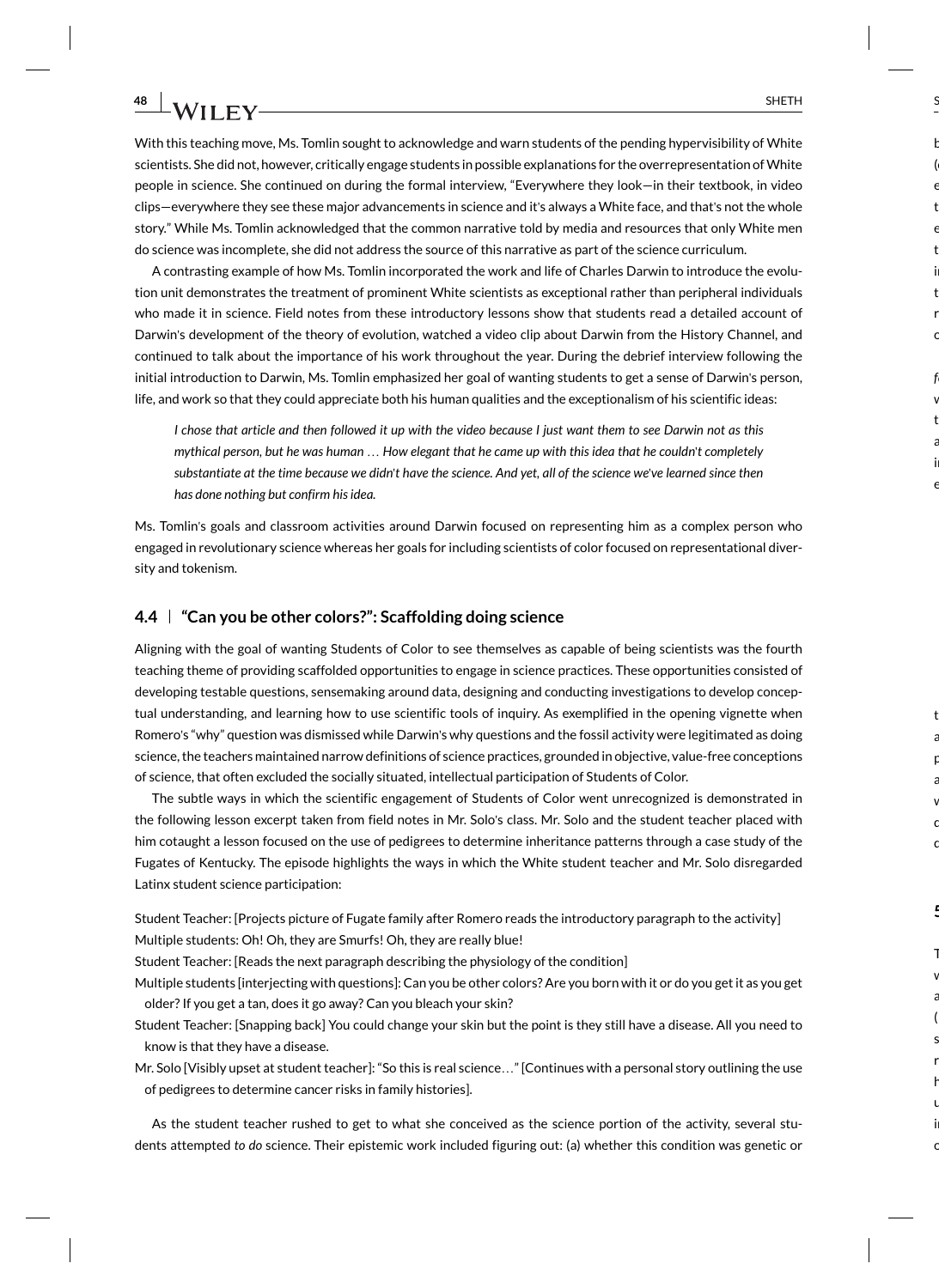brought about by environmental variables, (b) whether the blue was the result of skin pigment or something else, and (c) whether the blue could be changed by influences that changed existing skin tones. These were all legitimate science questions that directly related to constructing complex knowledge about the transmission and inheritability of a trait. Although the student teacher interpreted student participation as disruptive, students developed hypotheses to explain the phenomenon based on their experiences with skin color, skin-related phenomenon, and race. For example, the question about bleaching was asked by a Latina who, as a young woman of color, is probably aware of skin lightening creams advertised to make Women of Color "fair and lovely". Additionally, while Mr. Solo was upset by the student teacher's treatment of the class, he also did not interpret or leverage students' questions as doing "real science," a label reserved for doctors and scientists who engaged in practices such as using pedigrees or categorizing fossils (from the opening vignette).

An episode from Ms. Tomlin's class around a case study of the Tuskegee Syphilis Trials from the *National Center for Case Study Teaching* further illuminates the theme of scaffolding doing science specifically for Students of Color in ways that separate positionality from scientific knowledge production. Ms. Tomlin selected the case study as a resource that would both serve as an example of African American physicians and nurses working in and for Black communities and build student skills in critiquing scientific methods in terms of AP Biology requirements. During the second formal interview, Ms. Tomlin continued to process the divergence between her goals and students' goals during the learning experience:

*Okay, so it*'*s really easy to say what a horrible thing that was done to these people. Okay, but let*'*s look at what we understand about how you design and implement an investigation, did they do those things? And in that context then, how do you evaluate what happened? Did they have a control group? Did they have all of those things—all of those things that we*'*ve been harping on all year that you need to have this, you need to have a large sample size or you need multiple trials. There were flaws in the design of that investigation that I wanted them to focus on but they got very stuck in the racial inequity and I think if they had read that article and not known the race of the study participants we might have had the conversation I wanted to have but that was just a little too raw for them.*

While Ms. Tomlin's science teaching and learning goals focused on developing better research skills through objective critiques of experimental design, Students of Color, particularly young Black men, engaged epistemic resources arising from collective experiences with racism to level a sociopolitical critique of the research. Students tried to provide a critical analysis of the science through questioning the epistemic validity of race-based decisions, taking and supporting stances, and debating the ethics of methodological decisions. Although these socially situated moves would be considered legitimate scientific practices for a justice-oriented science and could have been leveraged for deeper understandings of doing science, Ms. Tomlin adhered to mainstream guidelines for teaching experimental design.

### **5 CRT CRITIQUE OF LIBERALISM IN SCIENCE TEACHING**

The science teaching themes arising from participant teachers' classroom efforts were colorblind even though they were meant to specifically support Students of Color. CRT, as a theoretical framework, presupposes the permanence and presence of racism while providing analytical tools to uncover racism in particular, seemingly "race-free" contexts (DeCuir & Dixson, 2004). In this section, I use CRT to illuminate how the colorblind science teaching activity—defined as social practice consisting of goals, activity, and associated tools and artifacts—described in the Findings engaged liberal racial ideologies to maintain unequal power relations between Students of Color, science, and science learning. The historically contingent and science-specific particularities of the ways in which racially liberal ideological tools were used to maintain colorblind science teaching and learning stemmed from mainstream narratives of disciplinary science in science teaching and served to perpetuate, rather than disrupt, racism. Analysis of each science teaching theme is organized in three subsections: (a) a summary of the science teaching activity highlighting the liberal ideological tool(s)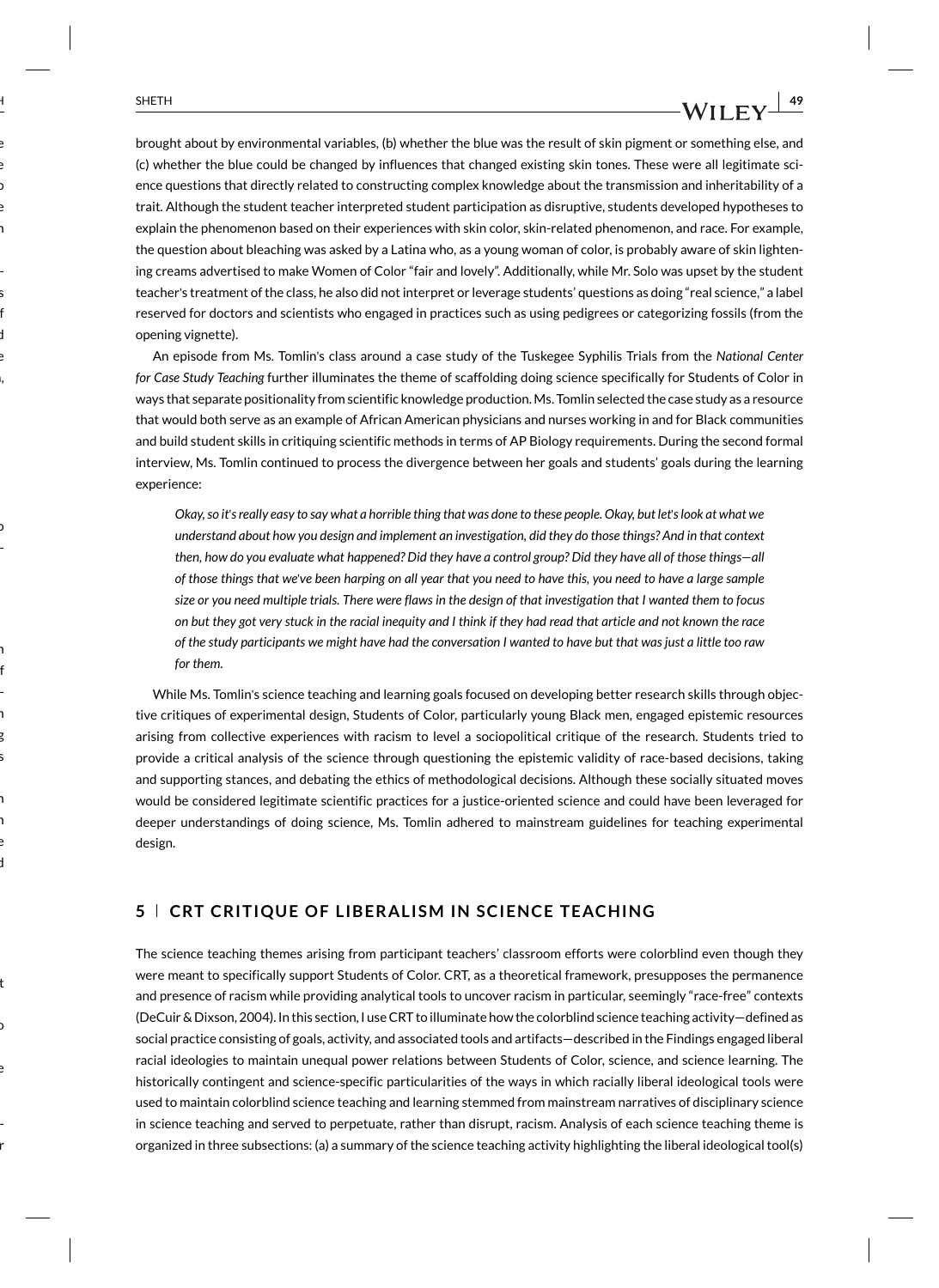engaged, (b) a critical race examination of how the ideologically informed teaching activity stemmed from dominant perspectives of science, and (c) an analysis of how the science teaching perpetuated racism through constraining shifts in power.

### **5.1 Using universalism and individualism to ignore racialized experiences**

### **5.1.1 Summarizing the teaching**

A central science teaching activity was to support relevant conceptual understandings of science through connecting to students' experiences and interests. In biology classes, this activity provided opportunities for students to consider biological concepts such as variation and protein folding in the context of familiar natural phenomena related to hair texture and skin color, the experiences of which are racialized. In supporting earth science learning, this activity focused on connecting to students' experiences of geographical and geological place to support conceptual understanding of phenomena related to plate tectonics, hydrologic cycles, and rock formation and mining. In both classes, the science teaching goal focused on relating to student experiences while ignoring the racialized dimensions of those experiences. Ideological tools such as "we are all humans" and "sameness" universalized all experiences while "everyone has different interests" individualized all experiences with the same result of hiding racial subordination as a daily experience for Students of Color.

### **5.1.2 Analysis: Stemming from science**

Ideas of science knowledge as universal suggest that all individuals and groups understand and experience the "natural" world in the same way irrespective of social and political experiences (Parsons, 2014). Universalist claims about science content continue to inform science education in spite of critical science studies arguments demonstrating that the natural, social, and political (i.e., decision-making) worlds are mutually reinforcing and constitutive (Harding, 1993). In trying to connect with the experiences of Students of Color without engaging with their sociopolitical experiences in relation to science's history in constructing race and racism, universalist ideologies reinforced the naturalization of race and legitimated the role of the scientific enterprise in naturalizing race via physical traits and geographical similarities. In doing so, existing power relations between people of color and science were maintained rather than disrupted and transformed.

### **5.1.3 Analysis: Perpetuating racism**

As science teaching created opportunities to relate science concepts to students' experiences, it also provoked racial sensemaking through focus on physical traits and geological features in the Global South. While some Students of Color engaged in this sensemaking publicly, it is safe to say that even more were doing this privately (Lewis, 2003; Pollock, 2004). The universalizing move to flatten differences by focusing on the sameness of biological processes or amplify differences by focusing on individual interests masked the embodied racialization that comes with those differences and normalized White experiences and interests. For example, skin color, hair texture, and geological phenomena are created through universal natural processes; however, students' connections to these are lived differently, have different political meanings, and have different symbolic and material consequences (Caldwell, 1991; Huber, Lopez, Malagon, Velez, & Solórzano, 2008; Roberts, 2011). These differences are part of racial group experiences shaped by racism for the purposes of domination and subordination and must be addressed as such for transformative science learning. Engaging ideologies of universalism and individualism constrained the possibilities for connecting to students' experiences with natural phenomena as a means to publicly work on and disrupt ideas about race as natural.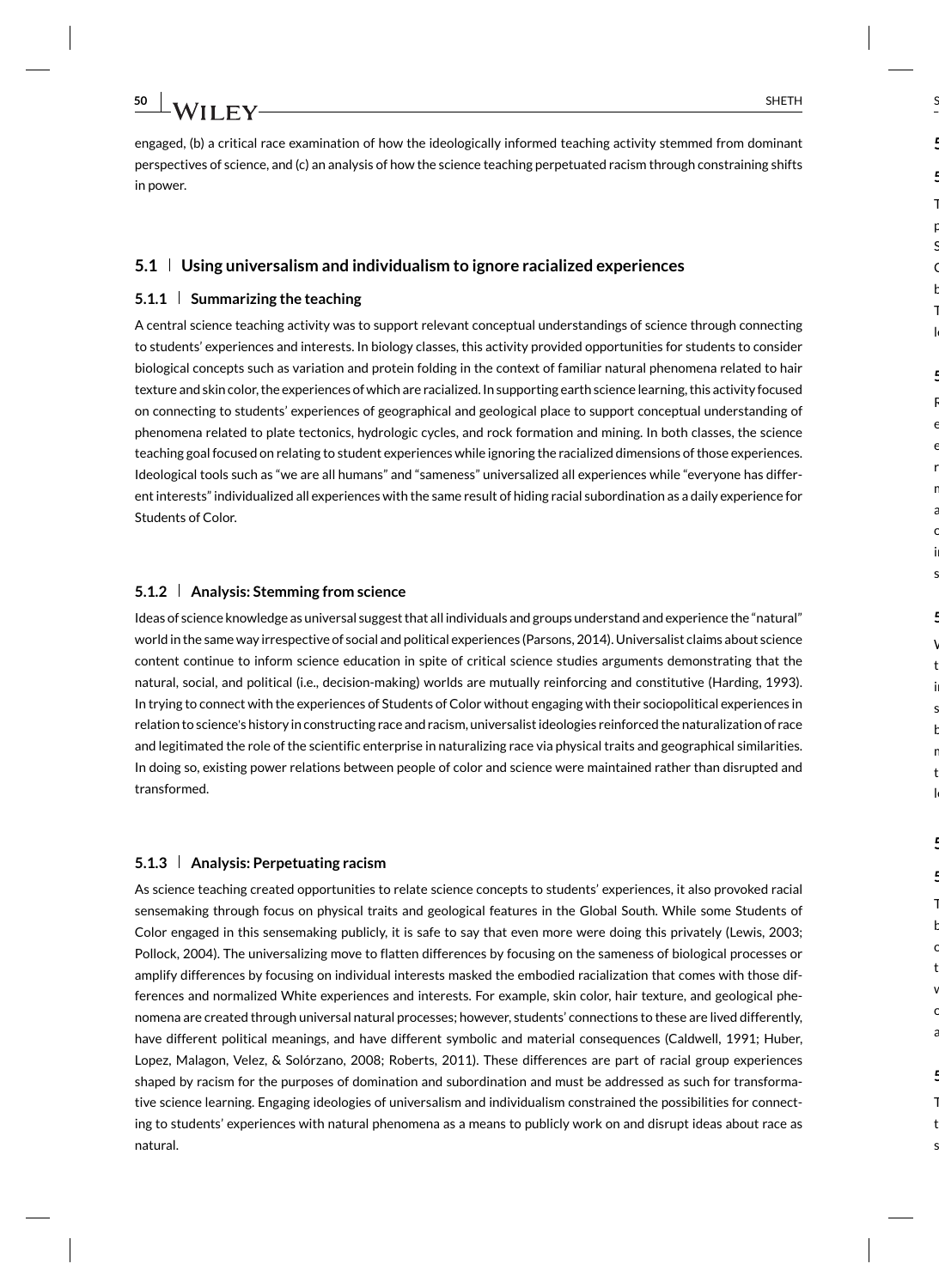### **5.2 Using race neutrality to dismiss student of color skepticism**

### **5.2.1 Summarizing the teaching**

The teaching activity of "creating a vested interest in science" consisted of using science-as-solution scenarios (e.g., prevalence of diabetes or local water dynamics and quality) that directly related to communities of color to convince Students of Color that science was beneficial for them. While these scenarios, selected to be of interest to Students of Color, had the potential to stimulate productive and critical science learning, the race-neutral perspectives on science benefits, interests, and risks prevented interrogation of how racism structures community interactions with science. Thus, skepticism expressed by Students of Color was dismissed rather than considered an entry point into authentic learning about the value of science and science learning for Students of Color.

### **5.2.2 Analysis: Stemming from science**

Race neutrality, as an ideological tool, wrongfully presupposes that the benefits and risks of science are and have been equally distributed amongst all groups, regardless of racial categorization (Harding, 1993; Montoya, 2011). The science teaching moves derived from this idea prioritized race-neutral perspectives on how science-related issues may be relevant and motivating. In the case of engaging with environmental issues, concerns about environmental and community health did not center the specific concerns of communities of color that arise from the convergence of racism and classism and that could inspire learning and critiques of science and technologies. Additionally, race-neutral views on the value of science ignored how racism in science has and continues to shape policies and practices, lauded as wellintentioned, that maintain unequal power relations (e.g., forced sterilizations, social Darwinism and eugenics, forensic science and criminal justice).

### **5.2.3 Analysis: Perpetuating racism**

When presented with the implicit question of the worth of doing and learning science, several Students of Color in each teacher's classroom publicly shared ideas or questions that brought up ethical and conceptual questions toward learning the science at hand. While the teachers took up some of these questions, they were not prepared to engage with students' questions and ideas in race-conscious ways that validated the legitimate skepticism that Students of Color brought to science learning and that examined the racialized dimensions of science and community relationships. In missing these opportunities to leverage students' skepticism to name and confront racism while deepening conceptual understanding in science, science-teaching moves promoting race neutrality constrained the possibility of science learning that had the power to work toward a more just science.

### **5.3 Using equal opportunity and individualism to imply meritocracy**

### **5.3.1 Summarizing the teaching**

The "representing scientists" theme demonstrated science teaching equity concerns related to the question of who can be a scientist. The participant teachers made efforts to diversify representations of scientists to counter stereotypes of scientists as White. They hoped to create spaces for Students of Color to aspire to science learning and careers through incorporating media that featured or were authored by scientists of color. These episodes were the only time when all three teachers explicitly talked about a science issue in relation to race. However, liberal ideologies of equal opportunity and individualism emphasized a role model approach that unintentionally supported meritocratic myths about succeeding in science and made institutional racism in the science pipeline invisible.

### **5.3.2 Analysis: Stemming from science**

The ways in which representing scientists unfolded in these classrooms drew from images of science as an equal opportunity field—a field in which anybody capable of asking good questions, being willing to hold their ideas up for objective scrutiny, and thinking innovatively is able to become a scientist in spite societal barriers. These narratives of scientists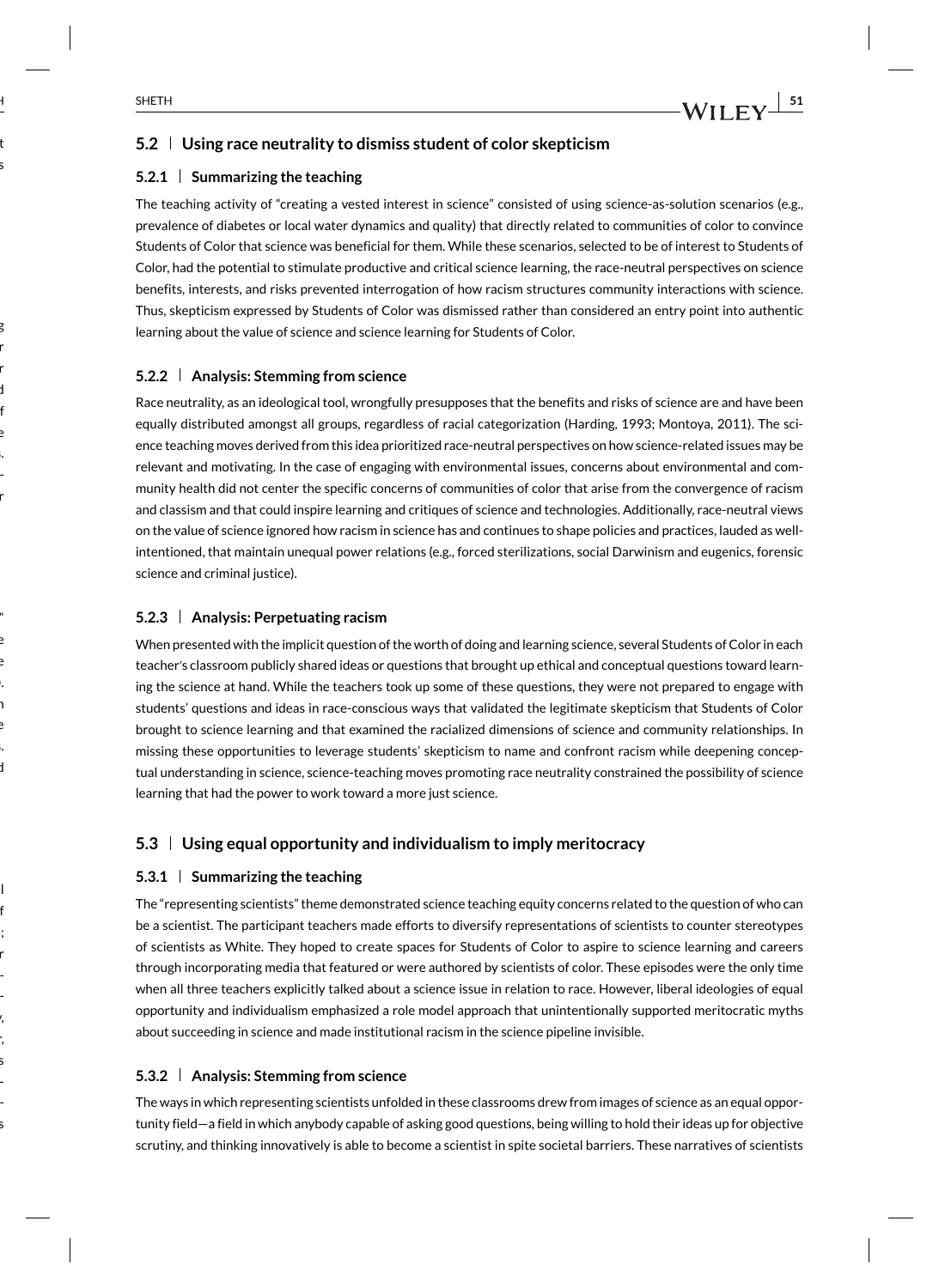rendered institutional racism nonexistent or invisible. Representing White scientist exceptionalism further promoted the myth of meritocracy because White scientists were represented as individuals who were smart, worked hard, and asked the right questions, whereas scientists of color, when included in curriculum, were held up as tokens for the sake of representational diversity.

#### **5.3.3 Analysis: Perpetuating racism**

Teachers attempts to subvert the mainstream curriculum's focus on White scientists through de-emphasizing White scientists and sporadically inserting scientists of color tokenized scientists of color as individuals who made it whereas White scientists were included as exceptional parts of the scientific community whose work was central to our understanding of the natural world. The absence of nuanced conversations about racism in the successes, struggles, and contributions of scientists of color and White scientists resulted in distorted, meritocratic notions of scientific knowledge production and, by association, science learning.

The focus on supporting Students of Color to think that they *could* be scientists overshadowed the possibility and need for critical conversations about who *gets* opportunities to be scientists and why. The "you *could* be a scientist" conversation centered assumptions about and changes to Students of Color, whereas the "who *gets to be* a scientist and why" conversation would necessitate confronting racism in all aspects of the science pipeline toward envisioning possibilities for more justice-oriented solutions. One such solution is the necessity of engaging White students and scientists in envisioning scientists of color as competent, significant, and full participants in the scientific enterprise.

### **5.4 Using objectivity to minimize race-based epistemologies of communities of color**

### **5.4.1 Summarizing the teaching**

The last theme presented in the Findings section highlighted varying attempts to support Students of Color in seeing themselves as scientists by scaffolding opportunities to do science. Science activity included asking questions about natural phenomena, designing experiments, using tools to analyze data, and making sense of data to draw conclusions. Because conceptions of science activity were grounded in an acontextual and objective ideology of scientific knowledge construction, this science teaching activity prioritized technical and intellectual work that delegitimized Student of Color participation in scientific sensemaking as people of color.

#### **5.4.2 Analysis: Stemming from science**

Research in critical science studies and multicultural science education continues to demystify and demythologize science as an objective, value-free form of knowledge production uninformed by systems of oppression. However, mainstream science education centers teaching science practices devoid of historical, social, and political contexts. Adherence to principles of objectivity and focus on the technical aspects of understanding the natural world supported science teaching activity that centered questions of controlled experiments, multiple trials, and tool use (e.g., pedigrees, Punnett Squares, etc.) over questions of ethics, justice, and considering ways of knowing grounded in the epistemologies of communities of color. For example, objective ideas of doing science enabled dismissing the critiques and ideas of Students of Color, Latinas and Black men in particular, founded in collective knowledge and experiences of racism.

#### **5.4.3 Analysis: Perpetuating racism**

Students of Color were engaged in sociopolitically oriented science; however, perspectives of science as objective placed these epistemic resources and possibilities as counter to the goals of doing science. Students were not encouraged to consider the ways in which positionalities and subjectivities inform the worth of asking particular questions, the interests served in particular lines of inquiry, and the frameworks used to define and guide science practices. Thus, when Students of Color engaged their epistemic resources based on their positionalities and experiences to critically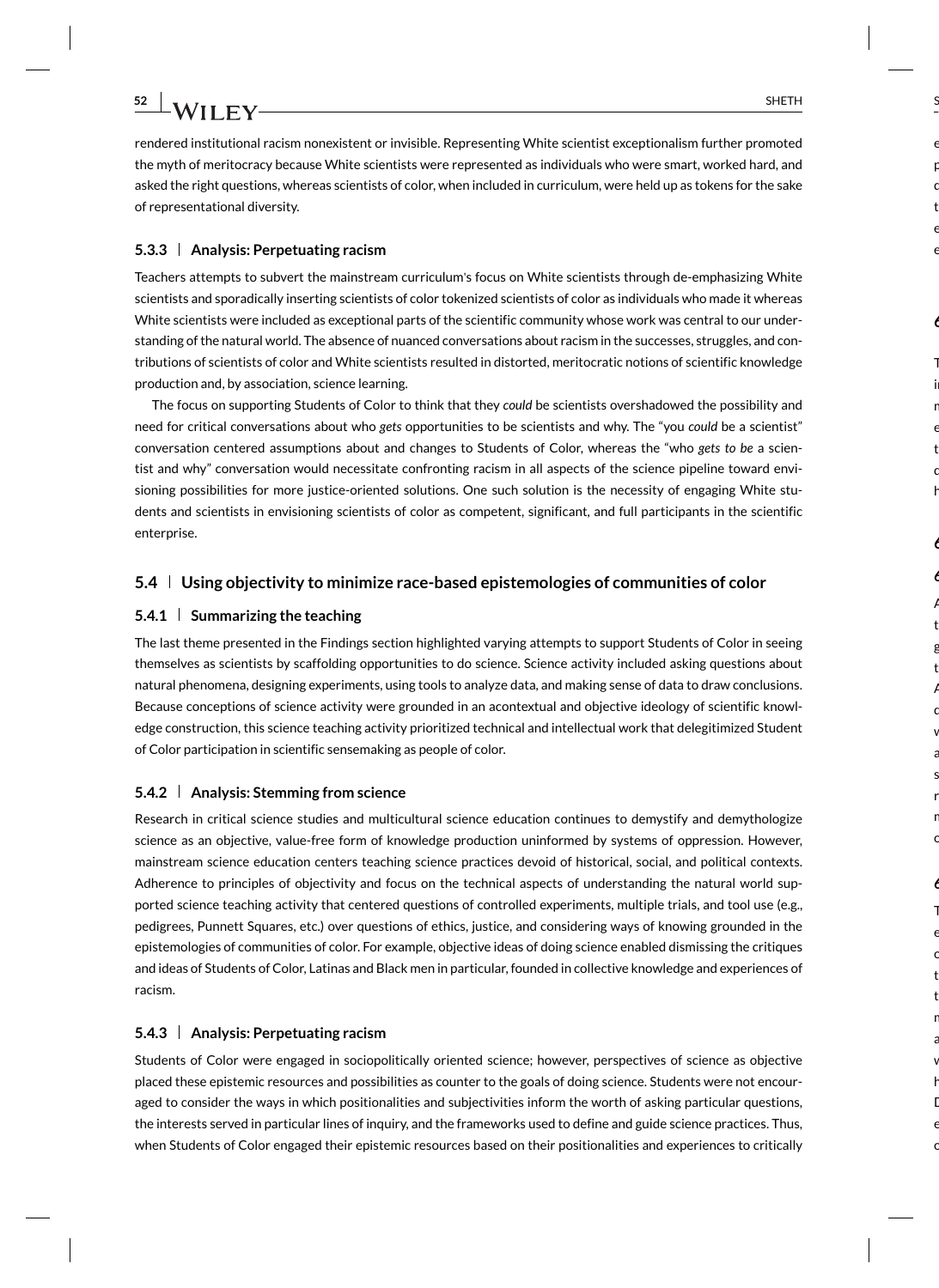engage with doing science, teachers were not prepared to recognize, legitimate, or leverage these students' science participation. These science teaching moves served to reinforce boundaries and unequal power relations between Students of Color and science practices by constraining opportunities for Students of Color to see their endarkened epistemologies as important to doing science. Furthermore, by disregarding the possibility that Students of Color could engage in sociopolitical science practices, science teaching perpetuated racism by minimizing group of color collective experiences of racism and narrowing doing science to White conceptions of science.

### **6 DISCUSSION**

The purpose of this article was to examine ways in which racism manifests in colorblind secondary science teaching intended to nurture the science learning of Students of Color. Although participant teachers, selected for their commitment to the science achievement of Students of Color, engaged in teaching that is informed by broader science equity narratives, their goals and activity did not explicitly mention or address racism as a structuring factor in science teaching and learning. In other words, the science teaching fell short of transforming the relationship between students, science, science learning, and race. In this section, I summarize the answers to the first two research questions highlighting the contradictions made visible through a CRT critique of liberal ideologies.

### **6.1 Science teaching supporting students of color—Science teaching perpetuating racism**

### **6.1.1 Connecting to relevant experiences—Flattening experiences of racism**

Aligning with existing equitable science teaching research, participants made efforts to connect standard science content teaching to experiences that were significant to Students of Color (Windschitl et al., 2012). However, reluctance to grapple with race and racism served to flatten the ideas and experiences of Students of Color, as members of communities of color with particular historically contingent racialized experiences with science (Harding, 1993; Mutegi, 2011). Although the science teaching analyzed in this research sought to provide Students of Color a relevant entry point into developing conceptual understandings, the colorblind goal and activity left the science teachers unprepared to engage with experiences of phenomena as racialized and the possibilities of engaging with differences in political and generative ways. Students' experiences related to race and racism were minimized, in general, and considered irrelevant to science teaching and learning goals. Thus, racism was perpetuated by not engaging with the racialized dimensions of relevance (Ladson-Billings, 2009) as a part of science learning (Donovan, 2015)—an activity that could enable transformative opportunities for conceptual understanding, taking up tools to critically examine student ideas and experiences of racial categories, hair, or geography, and learning science's role in racial formations.

### **6.1.2 Creating vested science interests—Cloaking the losses**

The participants wanted students, particularly Students of Color, to develop interests in science as a discipline; however, the science teaching that was enacted did not leverage the sociopolitical and ethical questions around the uses of science that garnered their interests. The science teaching move centered on selecting local community concerns to cultivate a sense that science knowledge could afford a vehicle for agency (e.g., better decision-making to protect the water supply) and change (e.g., providing insulin to a community in which diabetes was prevalent). As students, primarily Students of Color, demonstrated a skeptical engagement with science and science learning through questions about ethics and accountability, the science teachers increased their focus on the benefits of science in race neutral ways. Leveraging students' interests in the fruitful and problematic aspects of science and technology in society could have afforded more transformative conversations about community-based concerns (Morales-Doyle, 2017; Parsons & Dorsey, 2015) and critical science agency (Basu et al., 2009) toward disrupting racism as an important dimension of science teaching and learning. Instead, student of color skepticism, an important quality of scientists and tool for people of color to protect themselves against racism, was dismissed.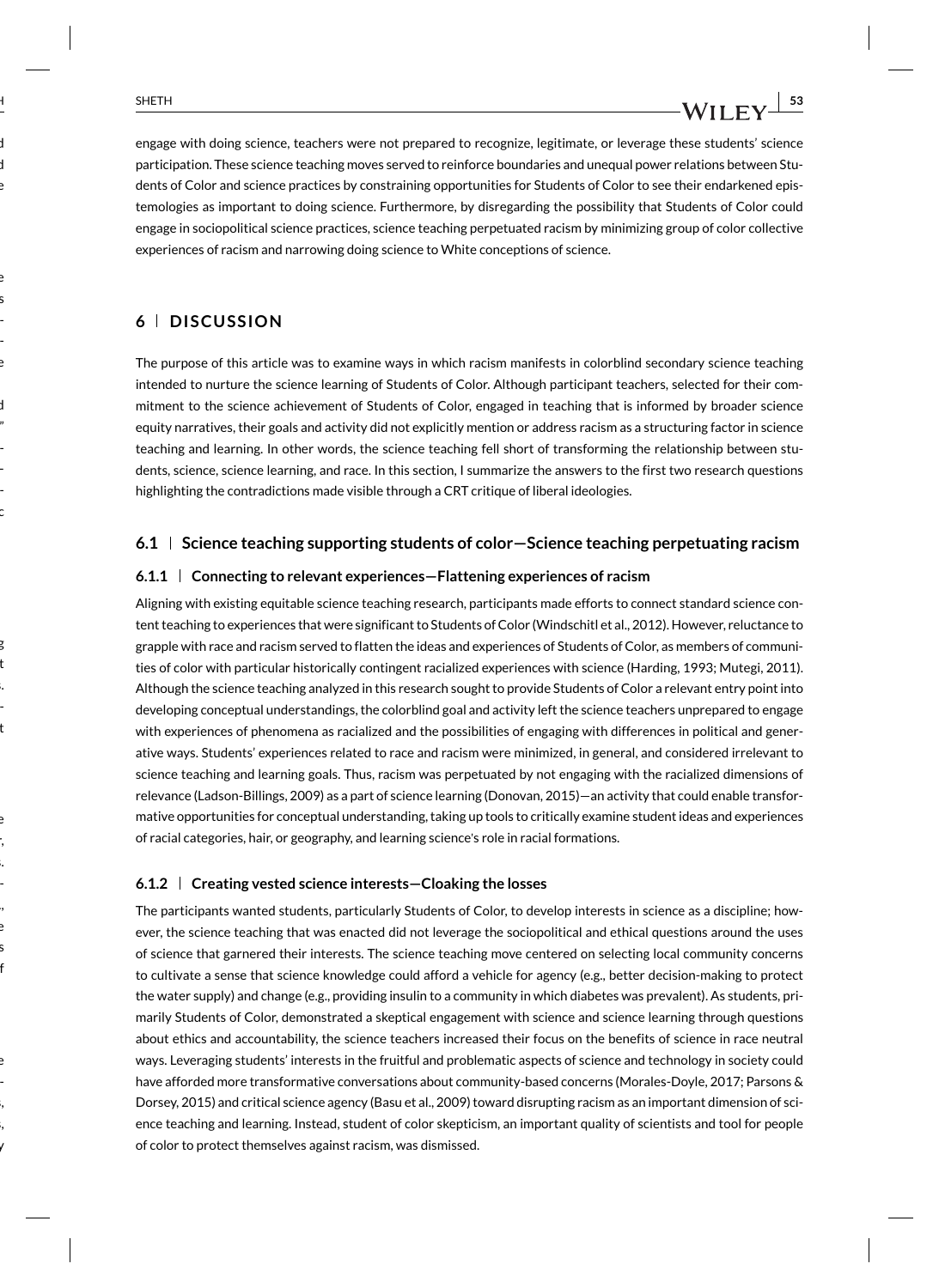### **6.1.3 Representing scientists—Reifying the meritocracy**

The participants explicitly identified the importance of including scientists of color role models in the curriculum as a science teaching activity that supported Students of Color in seeing themselves as scientists. Although there was much variation in the way that each participant addressed the issue of representation of scientists of color, their hopes were to counter ideas that individuals of color have not contributed to science or that only White scientists have made significant contributions. While scholars of color have called for more substantial inclusion of the counterstories of scientists of color (Butler, 2014; Cantú, 2008; Malcom, 1990), diversifying representation without addressing structural racism posits the problem in Students of Color and further reifies myths of meritocracy and equal opportunity (Baber, 2015). The visible responses from Students of Color when presented with resources or a blunt acknowledgement of the lack of scientists of color in the curriculum ranged from incredulity to acquiescence. Both of these responses highlight the need to understand students' explanations of racialized representation trends in science to disrupt racism. The goal and instantiations of science teaching designed to include scientists of color as role models rather than fully engage with how racism mediates access to, struggles for, and success in science careers and education curtailed the possibilities of students learning tools and skills of resisting racism. Supporting youth of color in developing critical consciousness about dominant ideologies like meritocracy and equal opportunity has been cited as a necessity for empowerment and hope (Lardier, Herr, Barrios, Garcia-Reid, & Reid, 2017).

### **6.1.4 Scaffolding doing science—Illegitimizing students of color doing science**

With the rising focus on science practices, all the participants were committed to having students see themselves as scientists by scaffolding opportunities for students to do science. This science teaching activity consisted of supporting student sensemaking around data, asking research questions, supporting claims with evidence, and learning how to use tools of inquiry. While the science teachers recognized student science activity when it resembled acontextual, technical perspectives on science, they did not engage with student epistemological activity that expanded ideas of knowledge construction in science. When Students of Color engaged their racialized experiences as sources of knowledge for doing science, teachers refocused on objective and technical notions of science practice. By not further exploring the epistemic work of Students of Color when they made the socially situatedness of the knowledge construction process visible, science teaching maintained the inequitable relations between scientific knowledge construction, power, and race (Harding, 1993).

### **6.2 Proposing "grappling with racism" as a foundational science teaching practice**

I now address the third research question of this article by proposing "grappling with racism" as a race-conscious foundational science teaching practice that disrupts racism in and through science teaching by supporting transformative science learning. Building on the idea of core science teaching practices (Windschitl et al., 2012), I refer to a foundational science teaching practice as one that other core practices are rooted in, informed by, and critically assessed with. As a foundational practice, I envision "grappling with racism" as mediating additional science teaching practices that are currently constrained by not explicitly naming, addressing, and disrupting racism. Thus, "grappling with racism" would facilitate transformative planning, implementation, and reflection on the nexus of core science teaching practices that constitute teaching science equitably. Additionally, aligned with the definition of core science teaching practices as being modeled, taught, and accountable, "grappling with racism" as a foundational practice of science teaching necessitates that it becomes an institutionalized part of the professional responsibility of science teaching and science teacher education, regardless of teaching contexts.

In proposing core science teaching practices designed to support novice teachers in intellectually rich science pedagogy, Windschitl et al. (2012, p. 898) suggested that "the most advanced forms of rigorous and equitable instruction are unattainable if the teacher does not have a caring relationship with students." Justice-oriented scholars have contended that caring for Students of Color academically and socially means developing a critical consciousness about how racism shapes the learning of all students in school (Ladson-Billings, 2009) and science (Mutegi, 2011; Parsons &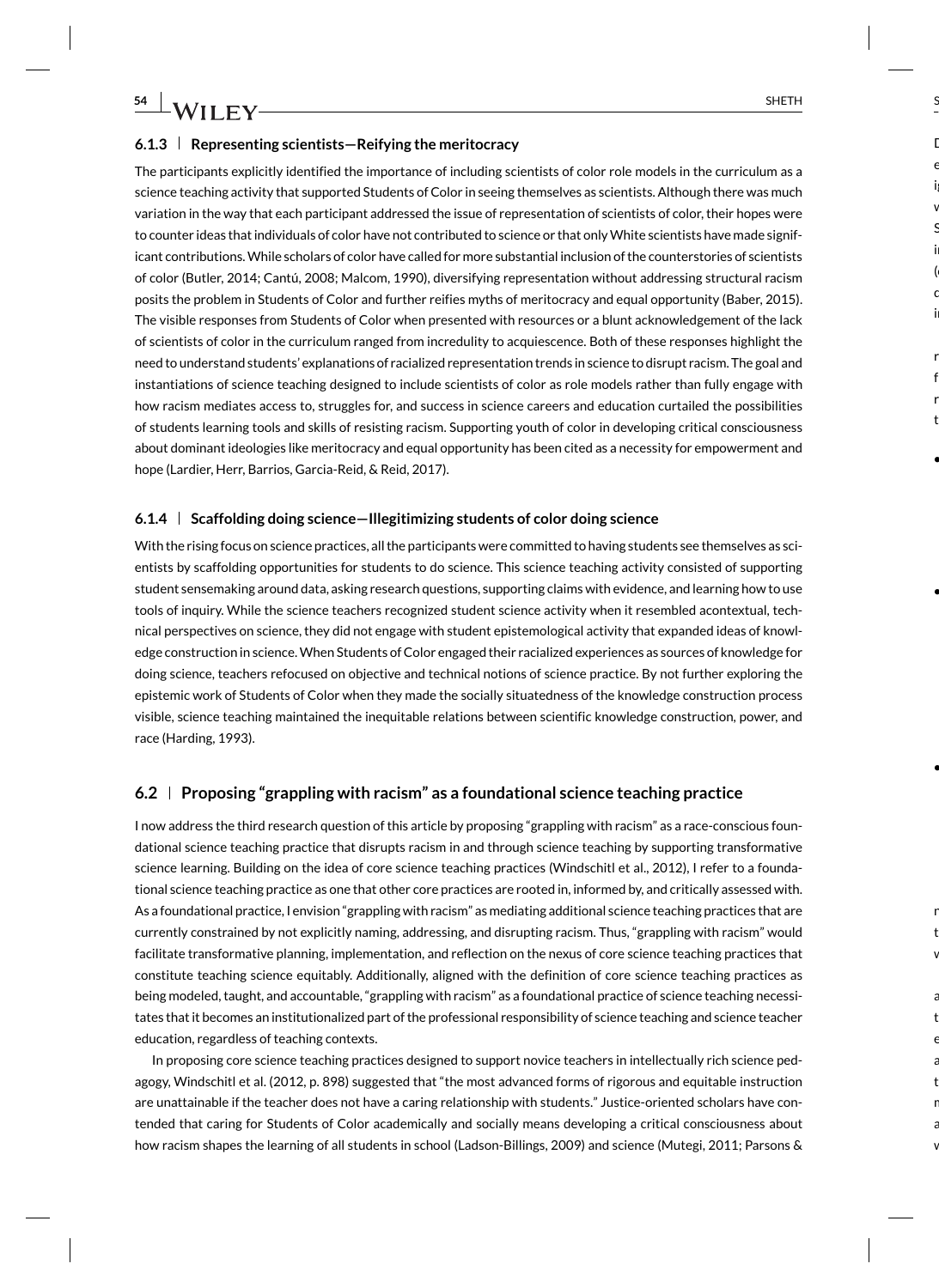Dorsey, 2015; Rodriguez, 2015). In this research, empirical data analyzed using CRT as a theoretical framework uncovered the kinds of contradictions that arose from science teaching that attempted to support Students of Color while ignoring how racism differentially manifests across all racialized communities. Although the participants of the study were selected by district administrators and science teacher educators as science teachers committed to nurturing Student of Color science learning, their science teaching goals and activity were not grounded in substantively engaging with racism in relation to (a) students' experiences and ideas, (b) science-specific individual or community interests, (c) representations of scientists, and (d) doing science as socially and politically situated. They were not prepared to question and disrupt dominant racial ideologies embedded in learned notions of science and science teaching to make intellectually rich, transformative science learning attainable for Students of Color or their White peers.

Given the contradictions identified in the kinds of colorblind science teaching analyzed, I define "grappling with racism" as a foundational practice that provokes teachers to critically engage with these contradictions that emerge from racism manifested in science and science teaching to make principled decisions that disrupt persistent unequal relations of power between students, race, and science. An initial delineation of "grappling with racism" in science teaching consists of a complex of the following goals, mental activities, and physical activities:

- *Desiring*: Science teachers want to work toward deep science learning equity goals that support real (as opposed to abstract) symbolic and material shifts in power between students, race, and science. This means starting from the assumption that naming, confronting, and disrupting racism is a part of science teaching and learning goals (Mutegi, 2011) rather than extraneous, additive, or counter to science education goals. As goals and identity are connected (Nasir, 2002), developing these goals requires critical reflexivity on science teachers' own social positions and roles in taking up and relinquishing power (Joseph, Haynes, & Cobb, 2015; Mensah, 2012).
- *Knowing*: Science teachers understand the ways in which racial ideologies shape oppression and resistance with respect to science experiences, interests, representation, and participation. Learning to "look to the bottom", science teachers develop historically contextualized understandings of how community experiences with and engagement in science have been and continue to be racialized. This also means that science teachers develop sociopolitical conceptions of scientific knowledge construction grounded in epistemologies of communities of color in which asking the following types of questions is part of doing science: Relevant for whom, who benefits, whose interests are served, what are the costs and for whom, who gets to be scientists and according to what criteria, and from whose perspectives is this understanding of the natural world constructed.
- *Doing*: Science teachers engage in teaching enactments, curricular development, and critical reflection that explicitly confront racism and its contradictions in science teaching and learning while creating spaces for relevance and doing science rooted in the experiences and concerns of students and communities of color. This means taking and creating opportunities to disrupt racism as a part of science teaching and learning rather than avoiding and silencing these opportunities.

As a foundational practice that informs other core science teaching and learning practices, "grappling with racism" needs to be taught during science teacher certification programs with on-going learning of the practice particularized to contemporary social situations, student and community populations, and institutional contexts in which teachers work.

I return to the classroom episode that began this article to discuss implications for science teaching. While Mr. Solo acknowledged Romero's question of "*why* are we not all of the same race," he was ill equipped to engage with the contradictions that Romero's question illuminated: Race is based on biological traits but is not biological and race does not exist but it has real material outcomes. He validated Romero's participation as a student, but did not validate Romero as a scientist by centering Romero's question—one that has been pursued by communities of color working from resistant epistemologies for hundreds of years. Furthermore, by continuing on with standard science learning by saying "he made all of these observations and started asking questions and *asking why*. *That*'*s what scientists do*," Mr. Solo silenced any further meaning-making around race and racism and excluded Romero's observations, racialized experiences, and why question from doing science while legitimating the scientific exceptionalism of Darwin. Lastly, when considering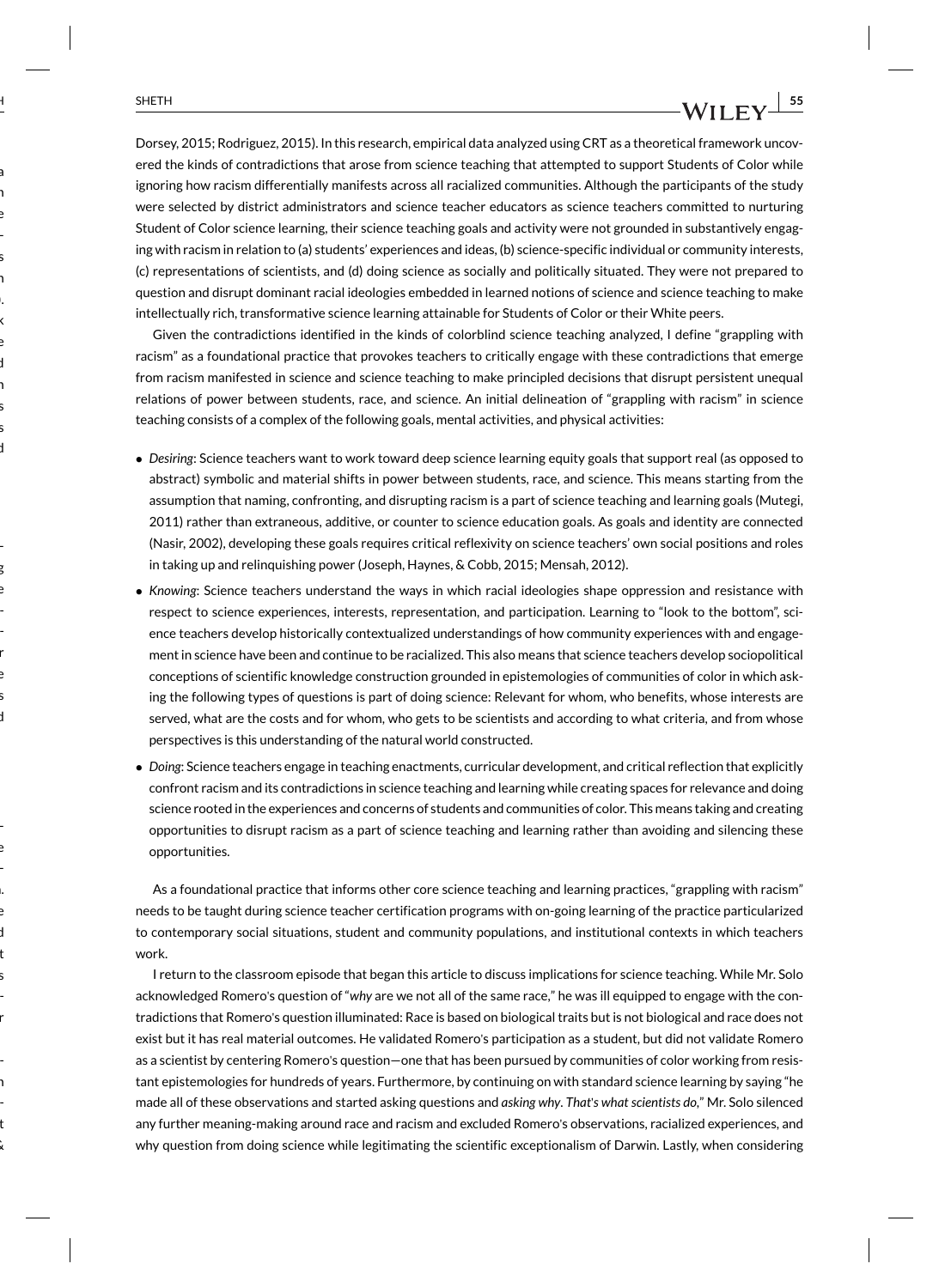the particularities of this episode in historical context—a Latino student asked about why racial categories exist in a science learning context about categorization and variation and he asked it at a time when Latinx youth in GLC were being racially targeted due to anti-immigration rhetoric around the DREAM Act—Mr. Solo did not grapple with racism, dismissed Romero's question, and, so, ended up perpetuating it. "Grappling with racism" in this particular context could have made the following possible:

- *Desiring*: The goal for science teaching and learning in this classroom could have been to support deeper biological understandings related to the diversity and unity of life based in evolutionary theory while wanting to support Latinx youth in using these understandings to debunk the idea that race is a biological category and facilitate empowerment to resist racism as they were experiencing it.
- *Knowing*: The science teaching could have engaged understandings or seeking out resources to learn the historical and current connections between racism and science knowledge related to diversity and evolution toward developing resistant or anti-oppressive racial ideologies and epistemologies. The science teaching also could have engaged sociopolitical perspectives of science teaching and practices to recognize Romero was doing science in that he was trying to make sense of ideas about variation and evolution to explain a phenomenon that was relevant to him.
- *Doing*: Potential enactments could have included (a) eliciting ideas and experiences from the class to leverage the connections they were making across ideas of natural variation, evolution, and race, (b) planning and implementing classroom discourse to teach students to critically analyze racism with respect to biological arguments of race, and (c) engaging students with the data and work of scientists, both of color and White, who have been establishing the nonbiology of race using various methodologies and epistemologies.

### **7 IMPLICATIONS FOR SCIENCE TEACHER EDUCATION AND RESEARCH**

To support science teachers and teacher candidates in learning "grappling with racism" as a foundational science teaching practice, science teacher education policies, practices, and resources must confront and disrupt the historical and contemporary legacy of racism in science and science education. This will require the continued design of critical ideological and material tools, resources, and practices that support science teacher learning in methods courses, field experiences, and teaching contexts. Additionally, these critical tools and resources should support engaging with racebased contradictions and making improvisations based on the particularities of various science areas, groups of students, teacher positionalities, and institutional contexts. As a field, we may also consider altering who gets to be science teachers and science teacher educators by incorporating openness to grappling with racism in all science teaching contexts as a criteria in admissions and hiring decisions.

With this article I also take up and extend the call of science education CRT scholars for increased research using CRT as a tool to illuminate how systems of oppression shape science education and to reconstruct science education as a justice-oriented field. The various tenets, constructs, and forms of CRT have the potential to inform equity conversations in science education. For example, engaging a TribalCrit lens could enable critiques and conceptions of grappling that identified settler colonialism and racism in the place-based practices of Mr. Gentry; AsianCrit could provoke critical explanations for the invisibility of the Asian American students in Ms. Tomlin's class, many of whom were underachieving, in teacher talk of support in this article; and Critical Race Feminism could engender intersectional analyses of science teaching and learning to understand how multiple systems of oppression interlock to shape particular student experiences and outcomes. Such analyses are necessary for a more generative and multi-dimensional understanding of "grappling with racism" as a foundational practice of science teaching.

#### **ACKNOWLEDGMENTS**

I thank Dr. Isaac Gottesman, Dr. Natasha Croom, and Dr. Jason Salisbury for their feedback on previous versions of the manuscript. I also appreciate the anonymous reviewers for comments that greatly improved the manuscript and the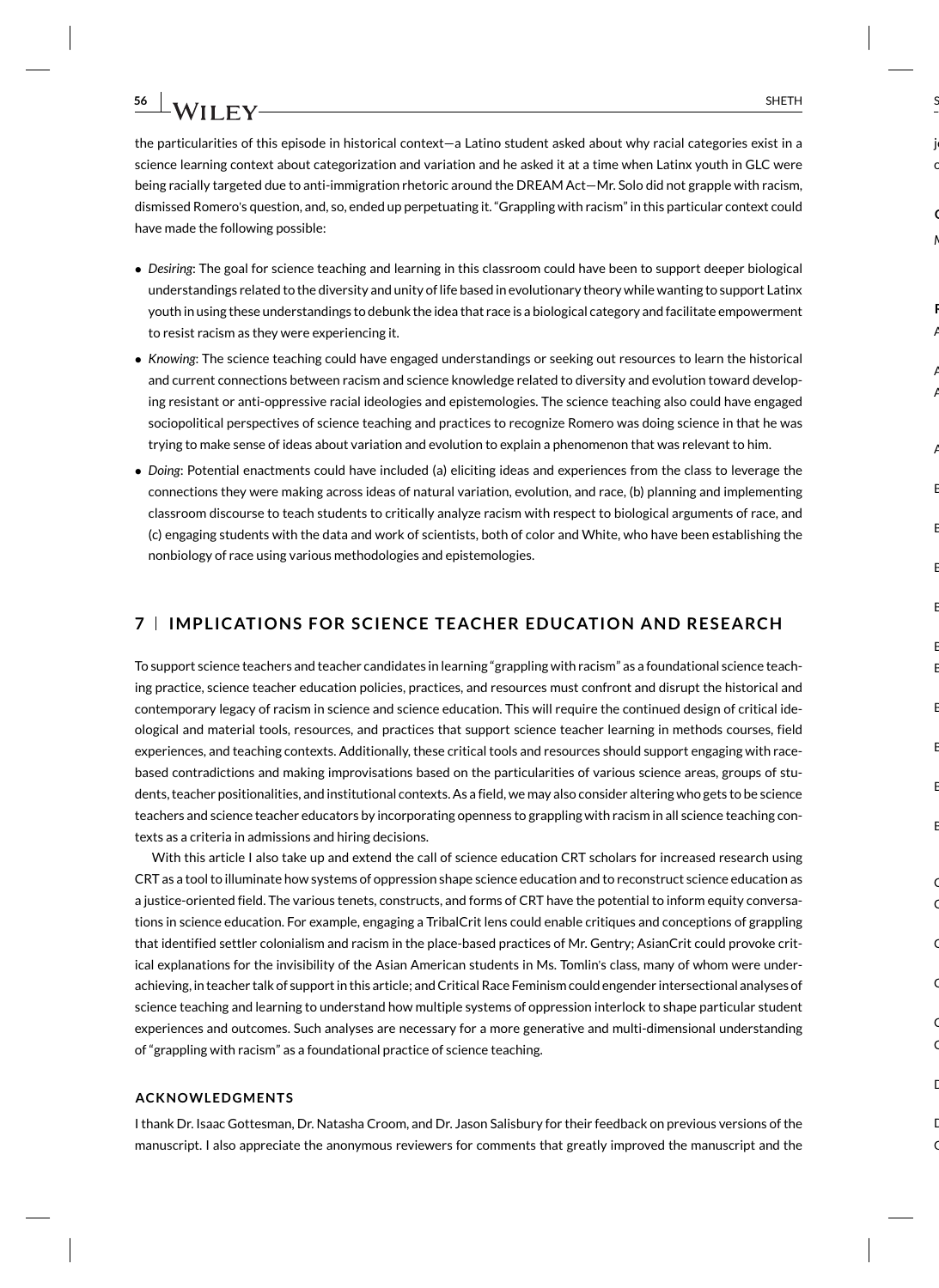journal editorial team for their support through the process. Lastly, I would like to express my gratitude to the Students of Color and science teachers whose efforts and struggles to teach and learn science enabled this work.

#### **ORCID**

*Manali J. Sheth* http://orcid.org/0000-0002-2206-3366

#### **REFERENCES**

Aguilar-Valdez, J. R., LópezLeiva, C. A., Roberts-Harris, D., Torres-Velásquez, D., Lobo, G., & Westby, C. (2013). *Ciencia en Nepantla*: The journey of *Nepantler@s*in science learning and teaching. *Cultural Studies of Science Education*, *8*(4), 821–858.

Atwater, M. M. (2000). Equity for Black Americans in precollege science. *Science Education*, *84*(2), 154–179.

- Atwater, M. M., Freeman, T. B., Butler, M. B., & Draper-Morris, J. (2010). A case study of science teacher candidates' understandings and actions related to the culturally responsive teaching of 'other' students. *International Journal of Environmental and Science Education*, *5*(3), 287–318.
- Atwater, M. M., Russell, M., & Butler, M. (Eds.). (2014). *Multicultural science education: Preparing teachers for equity and social justice*. Dordrecht, The Netherlands: Springer.
- Baber, L. D. (2015). Considering the interest-convergence dilemma in STEM education. *The Review of Higher Education*, *38*(2), 251–270.
- Ball, D. L., Sleep, L., Boerst, T. A., & Bass, H. (2009). Combining the development of practice and the practice of development in teacher education. *The Elementary School Journal*, *109*(5), 458–474.
- Basile, V., & Lopez, E. (2015). And still I see no changes: Enduring views of students of color in science and mathematics education policy reports. *Science Education*, *99*(3), 519–548.
- Basu, S. J., Barton, A. C., Clairmont, N., & Locke, D. (2009). Developing a framework for critical science agency through case study in a conceptual physics context. *Cultural Studies of Science Education*, *4*(2), 345–371.
- Bell, D. A. (1992). *Faces at the bottom of the well: The permanence of racism*. New York, NY: Basic Books.
- Bernal, D. D. (1998). Using a Chicana feminist epistemology in educational research. *Harvard Educational Review*, *68*(4), 555– 583.
- Bianchini, J. A., & Solomon, E. M. (2003). Constructing views of science tied to issues of equity and diversity: A study of beginning science teachers. *Journal of Research in Science Teaching*, *40*(1), 53–76.
- Braaten, M., & Sheth, M. (2017). Tensions teaching science for equity: Lessons learned from the case of Ms. Dawson. *Science Education*, *101*(1), 134–164.
- Brand, B., Glasson, G., & Green, A. (2006). Sociocultural factors influencing students' learning in science and mathematics: An analysis of the perspectives of African American students. *School Science and Mathematics*, *106*(5), 228–236.
- Butler, M. B. (2014). Second-class citizens, first-class scientists: Using sociocultural perspectives to highlight the successes and challenges of African American scientists during the Jim Crow era. In M. M. Atwater, M. Russell, & M. Butler (Eds.), *Multicultural science education* (pp. 29–39). Dordrecht, The Netherlands: Springer.
- Caldwell, P. M. (1991). A hair piece: Perspectives on the intersection of race and gender. *Duke Law Journal*, *40*(2), 365–396.
- Cannella, G. S., & Lincoln, Y. S. (2009). Deploying qualitative methods for critical social purposes. In N. K. Denzin & M. D. Giardina (Eds.), *Qualitative inquiry and social justice* (pp. 53–72). Walnut Creek, CA: Left Coast Press.
- Cantú, N. E. (Ed.). (2008). *Paths to discovery: Autobiographies from Chicanas with careers in science, mathematics, and engineering*. Los Angeles: CA: UCLA Chicano Studies Research Center Press.
- Castagno, A. E. (2008). "I don't want to hear that!": Legitimating Whiteness through silence in schools. *Anthropology & Education Quarterly*, *39*(3), 314–333.
- Collins, P. H. (2000). *Black feminist thought: Knowledge, consciousness, and the politics of empowerment*. New York, NY: Routledge.
- Crenshaw, K., Gotanda, N., Peller, G., & Thomas, K. (Eds.). (1995). *Critical race theory: The key writings that formed the movement*. New York, NY: The New Press.
- DeCuir, J. T., & Dixson, A. D. (2004). "So when it comes out, they aren't that surprised that it is there": Using critical race theory as a tool of analysis of race and racism in education. *Educational Researcher*, *33*(5), 26–31.
- Donovan, B. M. (2015). Reclaiming race as a topic of the US biology textbook curriculum. *Science Education*, *99*(6), 1092–1117.
- Gould, S. J. (1996). *The mismeasure of man*. New York, NY: W.W. Norton & Company.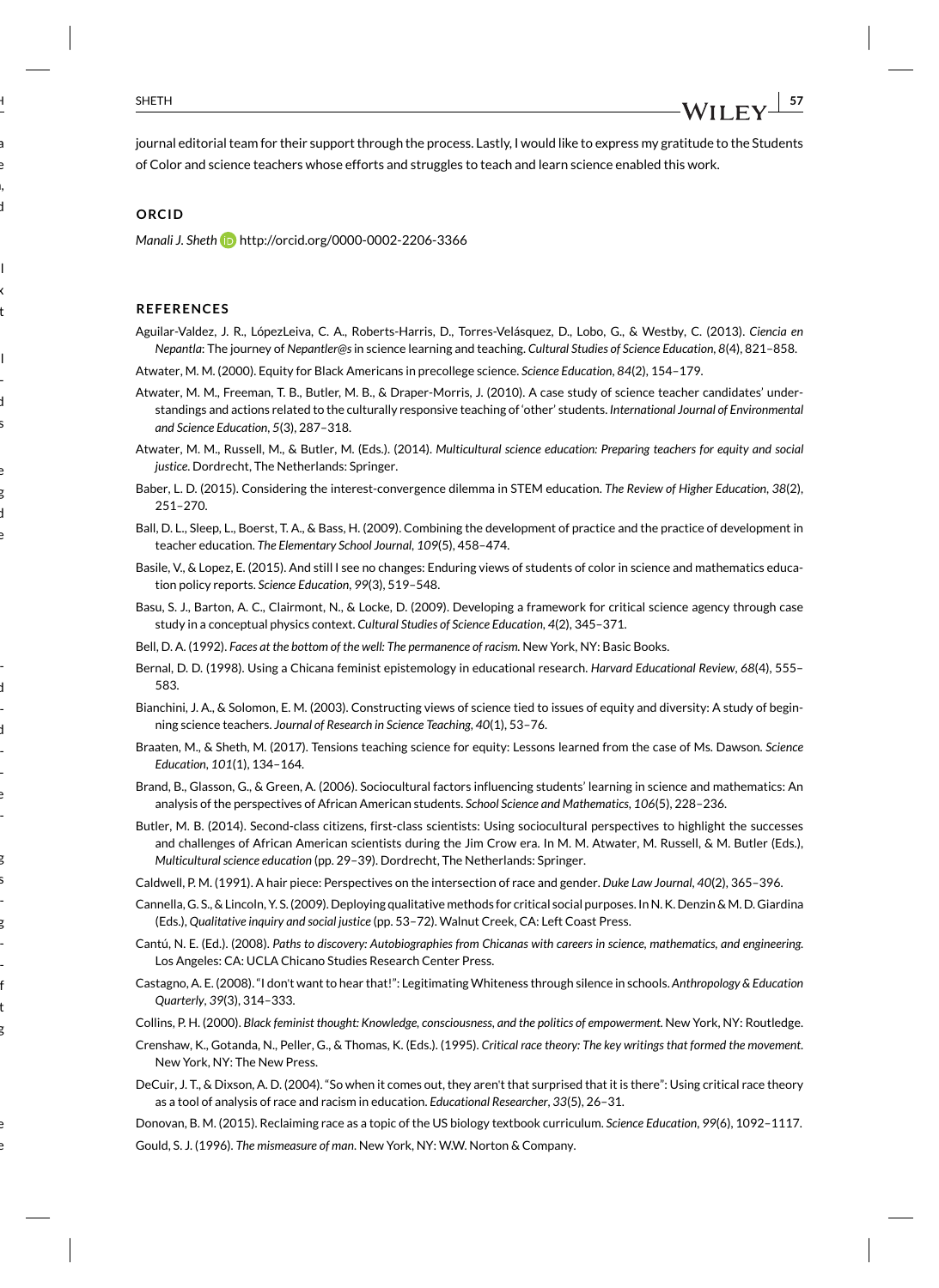- **58**  $\overline{ }$  SHETH SHETH
- Grossman, P. L., Smagorinsky, P., & Valencia, S. (1999). Appropriating tools for teaching English: A theoretical framework for research on learning to teach. *American Journal of Education*, *108*(1), 1–29.
- Lincoln, Y. S., Lynham, S. A., & Guba, E. G. (2018). Paradigmatic controversies, contradictions, and emerging confluences, revisited. In N. K. Denzin & Y. S. Lincoln (Eds.), *The Sage handbook of qualitative research* (5th ed.) (pp. 108–150). Los Angeles, CA: Sage.
- Harding, S. (1993). *The" racial" economy of science: Toward a democratic future*. Bloomington: Indiana University Press.
- Hart, C. (2013). *High price: A neuroscientist*'*s journey of self-discovery that challenges everything you know about drugs and society*. New York, NY: HarperCollins.
- Hatch, T., & Grossman, P. (2009). Learning to look beyond the boundaries of representation. *Journal of Teacher Education*, *60*(1), 70–85.
- Hodson, D. (1993). In search of a rationale for multicultural science education. *Science Education*, *77*(6), 685–711.
- Huang, G., Taddese, N., & Walter, E. (2000). Entry and persistence of women and minorities in college science and engineering education. *Education Statistics Quarterly*, *2*(3), 59–60.
- Huber, L. P., Lopez, C. B., Malagon, M. C., Velez, V., & Solórzano, D. G. (2008). Getting beyond the 'symptom', acknowledging the 'disease': Theorizing racist nativism. *Contemporary Justice Review*, *11*(1), 39–51.
- Jackson, J. P., & Weidman, N. M. (2006). *Race, racism, and science: Social impact and interaction*. New Brunswick, NJ: Rutgers University Press.
- Jones, J. H. (1993). *Bad blood*. New York, NY: Simon and Schuster.
- Joseph, N. M., Haynes, C., & Cobb, F. (Eds.). (2015). *Interrogating whiteness and relinquishing power: White faculty*'*s commitment to racial consciousness in STEM classrooms*. New York, NY: Peter Lang.
- Kurth, L. A., Anderson, C. W., & Palincsar, A. S. (2002). The case of Carla: Dilemmas of helping all students to understand science. *Science Education*, *86*(3), 287–313.
- Ladson-Billings, G. (2006). From the achievement gap to the education debt: Understanding achievement in US schools. *Educational Researcher*, *35*(7), 3–12.
- Ladson-Billings, G. (2009). *The dreamkeepers: Successful teachers of African American children*. San Francisco, CA: Wiley.
- Ladson-Billings, G. (2012). Through a glass darkly: The persistence of race in education research & scholarship. *Educational Researcher*, *41*(4), 115–120.
- Ladson-Billings, G., & Tate, W. F. (1995). Toward a critical race theory of education. *Teachers College Record*, *97*(1), 47–68.
- Lampert, M. (2010). Learning teaching in, from, and for practice: What do we mean? *Journal of Teacher Education*, *61*(1-2), 21–34.
- Lardier, D. T., Jr., Herr, K. G., Barrios, V. R., Garcia-Reid, P., & Reid, R. J. (2017). Merit in meritocracy: Uncovering the myth of exceptionality and self-reliance through the voices of urban youth of color. *Education and Urban Society*, 1–26.
- Larkin, D. B., Maloney, T., & Perry-Ryder, G. M. (2016). Reasoning about race and pedagogy in two preservice science teachers: A critical race theory analysis. *Cognition and Instruction*, *34*(4), 285–322.
- Lawrence, C. R. (1987). The id, the ego, and equal protection: Reckoning with unconscious racism. *Stanford Law Review*, *39*, 317–388.
- Lee, O. (1997). Diversity and equity for Asian American students in science education. *Science Education*, *81*(1), 107–122.
- Lee, O., & Luykx, A. (2006). *Science education and student diversity: Synthesis and research agenda*. New York, NY: Cambridge University Press.
- Lee, S. J. (1996). *Unraveling the" model minority" stereotype: Listening to Asian American youth*. New York, NY: Teachers College Press.
- Lewis, A. E. (2003). Everyday race-making navigating racial boundaries in schools. *American Behavioral Scientist*, *47*(3), 283–305.
- Lewis, J. L., Menzies, H., Nájera, E. I., & Page, R. N. (2009). Rethinking trends in minority participation in the sciences. *Science Education*, *93*(6), 961–977.
- Malcom, S. M. (1990). Reclaiming our past. *The Journal of Negro Education*, *59*(3), 246–259.
- Martin, D. B. (2009). Researching race in mathematics education. *Teachers College Record*, *111*(2), 295–338.
- Matsuda, M. J. (1987). Looking to the bottom: Critical legal studies and reparations. *Harvard Civil Rights–Civil Liberties Law Review*, *22*, 323.
- Matsuda, M. J. (1989). When the first quail calls: Multiple consciousness as jurisprudential method. *Women*'*s Rights Law Reporter*, *11*, 7–10.
- Matsuda, M. (1993). We will not be used. *UCLA Asian Pacific American Law Journal*, *1*, 79–84.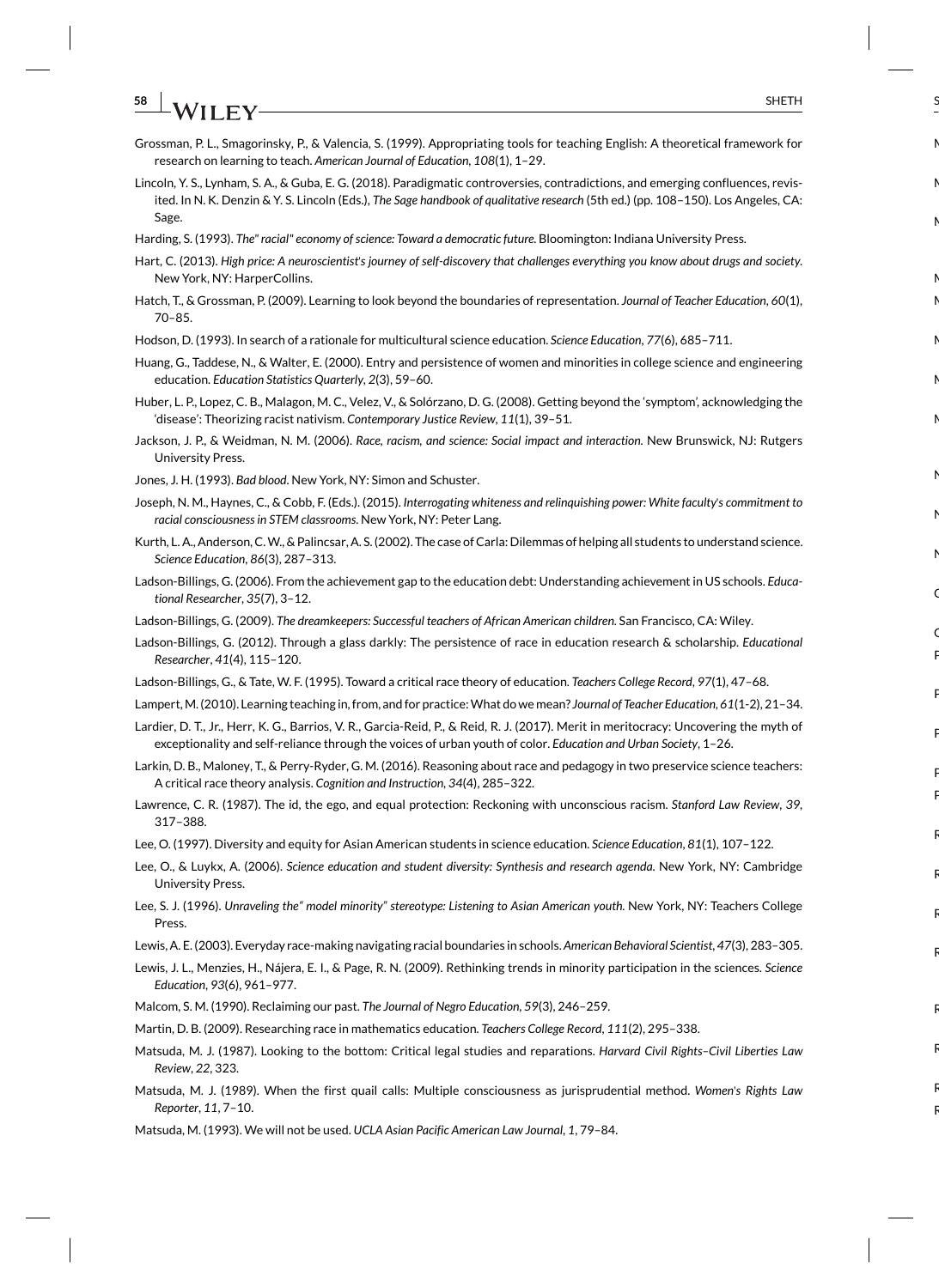- Matsuda, M. J., Lawrence, C. R., Delgado, R., & Crenshaw, K. W. (1993). *Words that wound: Critical race theory, assaultive speech, and the First Amendment*. Boulder, CO: Westview Press.
- Mensah, F. M. (2009). Confronting assumptions, biases, and stereotypes in preservice teachers' conceptualizations of science teaching through the use of book club. *Journal of Research in Science Teaching*, *46*(9), 1041–1066.
- Mensah, F. M. (2012). Positional identity as a lens for connecting elementary preservice teachers to teaching in urban classrooms. In M. Varelas (Ed.), *Identity construction and science education research: Learning, teaching, and being in multiple contexts* (pp. 105–121). Rotterdam, The Netherlands: SensePublishers.
- Merriam, S. B. (2009). *Qualitative research: A guide to design and interpretation*. San Francisco, CA: Jossey-Bass.
- Montoya, M. (2011). *Making the Mexican diabetic: Race, science, and the genetics of inequality*. Berkeley: University of California Press.
- Morales-Doyle, D. (2017). Justice-centered science pedagogy: A catalyst for academic achievement and social transformation. *Science Education*, *101*(6), 1034–1060.
- Mutegi, J. W. (2011). The inadequacies of "science for all" and the necessity and nature of a socially transformative curriculum approach for African American science education. *Journal of Research in Science Teaching*, *48*(3), 301–316.
- Mutegi, J. W. (2013). "Life's first need is for us to be realistic" and other reasons for examining the sociocultural construction of race in the science performance of African American students. *Journal of Research in Science Teaching*, *50*(1), 82– 103.
- Nasir, N. I. S. (2002). Identity, goals, and learning: Mathematics in cultural practice. *Mathematical Thinking and Learning*, *4*(2-3), 213–247.
- Nasir, N. I. S. (2004). "Halal-ing" the child: Reframing identities of resistance in an urban Muslim school. *Harvard Educational Review*, *74*(2), 153–174.
- Nasir, N. I. S., & Hand, V. M. (2006). Exploring sociocultural perspectives on race, culture, and learning. *Review of Educational Research*, *76*(4), 449–475.
- Oakes, J. (1990). Opportunities, achievement, and choice: Women and minority students in science and mathematics. *Review of Research in Education*, *16*(1), 153–222.
- Omi, M., & Winant, H. (2014). *Racial formation in the United States*. New York, NY: Routledge.
- Parker, L., & Lynn, M. (2002). What's race got to do with it? Critical race theory's conflicts with and connections to qualitative research methodology and epistemology. *Qualitative Inquiry*, *8*(1), 7–22.
- Parsons, E. C. (2014). Unpacking and critically synthesizing the literature on race and ethnicity in science education. In N. G. Lederman & S. K. Abell (Eds.), *Handbook of research in science education* (pp. 687–767). New York, NY: Routledge.
- Parsons, E. C., & Dorsey, D. N. T. (2015). The race problem: Its perpetuation in the Next Generation of Science Standards. In L. D. Drakeford (Ed.), *The race controversy in American education* (pp. 215–235). Santa Barbara, CA: Praeger.
- Patton, M. Q. (2002). *Qualitative research and evaluation methods*(3rd ed.). Thousand Oaks, CA: Sage.
- Pollock, M. (2004). Race wrestling: Struggling strategically with race in educational practice and research. *American Journal of Education*, *111*(1), 25–67.
- Rascoe, B., & Atwater, M. (2005). Black males' self-perceptions of academic ability and gifted potential in advanced science classes. *Journal of Research in Science Teaching*, *42*(8), 888–911.
- Reckwitz, A. (2002). Toward a theory of social practices a development in culturalist theorizing. *European Journal of Social Theory*, *5*(2), 243–263.
- Roberts, D. (2011). *Fatal invention: How science, politics, and big business re-create race in the twenty-first century*. New York, NY: The New Press.
- Rodriguez, A. J. (2005). Using sociotransformative constructivism to respond to teachers' resistance to ideological and pedagogical change. In A. J. Rodriguez & R. S. Kitchen (Eds.), *Preparing mathematics and science teachers for diverse classrooms: Promising strategies for transformative pedagogy* (pp. 17–32). Mahwah: NJ: Erlbaum.
- Rodriguez, A. J. (2015). What about a dimension of engagement, equity, and diversity practices? A critique of the Next Generation Science Standards. *Journal of Research in Science Teaching*, *52*(7), 1031–1051.
- Ross, L. (2011). *The origin of the phrase "Women of color"*. [Video File]. Retrieved from https://www.youtube.com/ watch?v=82vl34mi4Iw
- Rubin, H. J., & Rubin, I. S. (2011). *Qualitative interviewing: The art of hearing data*. Los Angeles, CA: Sage.
- Russell, M. L., & Atwater, M. M. (2005). Traveling the road to success: A discourse on persistence throughout the science pipeline with African American students at a predominantly white institution. *Journal of Research in Science Teaching*, *42*(6), 691–715.